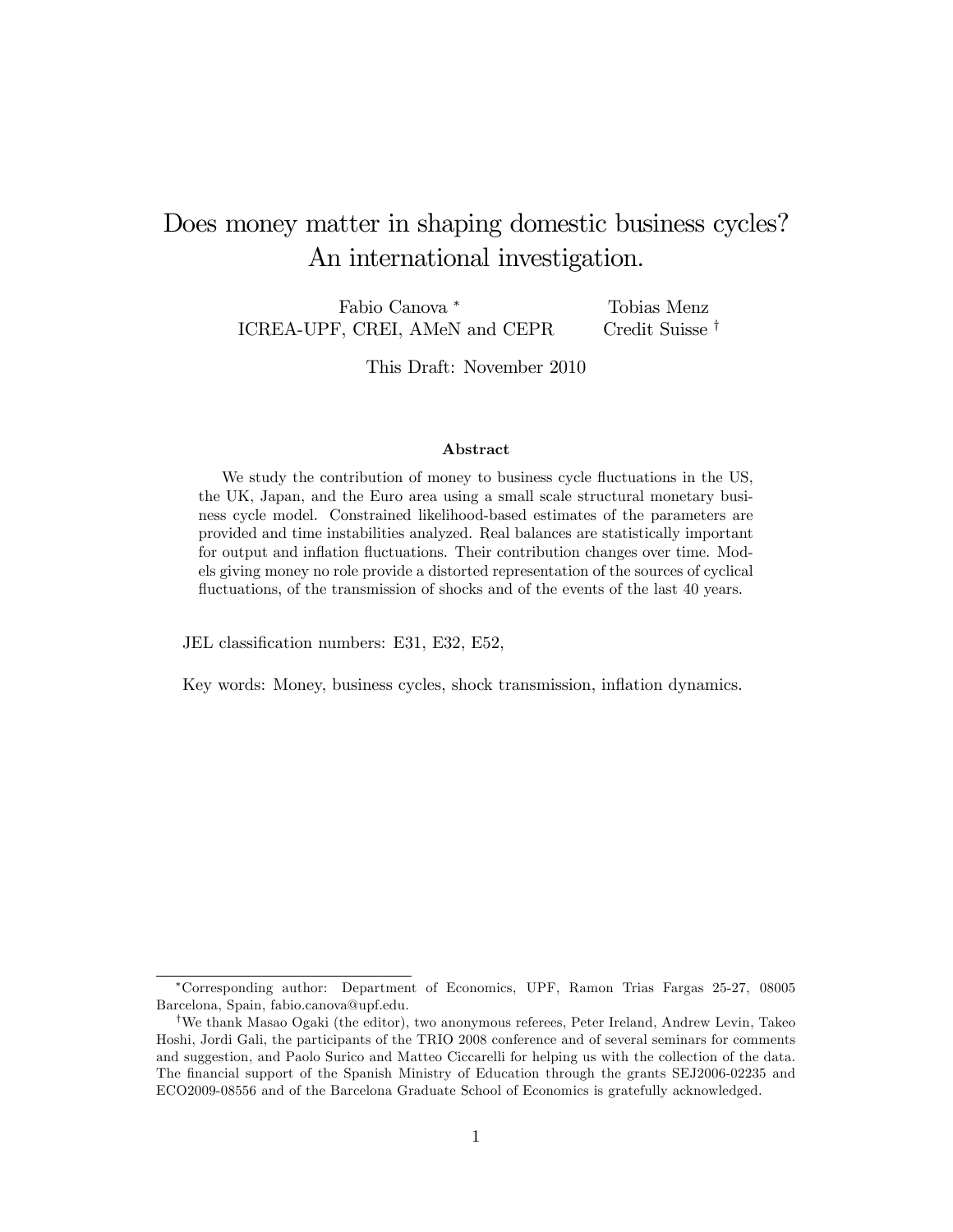### 1 Introduction

There has been considerable interest in recent years in analyzing the monetary aspects of the business cycle; stylized facts about the transmission of monetary policy shocks have been collected (see Christiano et al., 1999 for an early summary of the evidence) and researchers have constructed dynamic stochastic general equilibrium (DSGE) models which replicate these facts and help guiding monetary policy decisions.

In the majority of the monetary models nowadays employed in academics and in policy institutions the stock of money has disappeared. Two reasons appear to justify this approach: the relationship between monetary aggregates and real activity is weakening over time; the money demand function is considerably unstable. The near universal adoption of the interest rate as the policy instrument by central banks of the developed world, coupled with the recent emphasis in modelling central bank's behavior with a policy rule, has lead researchers to focus on models where the supply of money is infinitely elastic. In these models a coherent determination of the equilibrium level of output, ináation and the nominal rate is possible without any reference to monetary aggregates (see Woodford, 2008, for a recent restatement of this result; McCallum, 2008 and Nelson, 2008, for qualifications and counterarguments).

The dichotomy that these models display is hard to accept as working paradigm for theoretical discussion by those who believe in the quantity theory orthodoxy (see e.g. Alvarez, et. al., 2001), by those who think that balance sheet effects matter (see e.g. Meltzer, 2001) or liquidity constraint are important, and by those working with models where the banking sector and the bond market play a role (see e.g. Canzoneri, et al. 2008). It also appears to be grossly inconsistent with a large body of VAR evidence (see e.g. Gordon and Leeper, 1994, Canova and De Nicolo<sup>'</sup>, 2002, Leeper and Roush, 2003, Sims and Zha, 2006, Favara and Giordani, 2009) highlighting the importance of liquidity effects and of credit markets for the propagation of monetary policy disturbances and stressing that shocks to the money demand equation may have important output and inflation effects. Finally, the existing specifications provide little guidance to evaluate the effects of unconventional quantitative and credit easing measures that Japan, the US, and Europe have recently undertaken.

Are these models providing an accurate description of the role of money in propagating and/or amplifying cyclical fluctuations in output and inflation? Can we safely neglect (the stock of) money when studying domestic cyclical áuctuations and evaluat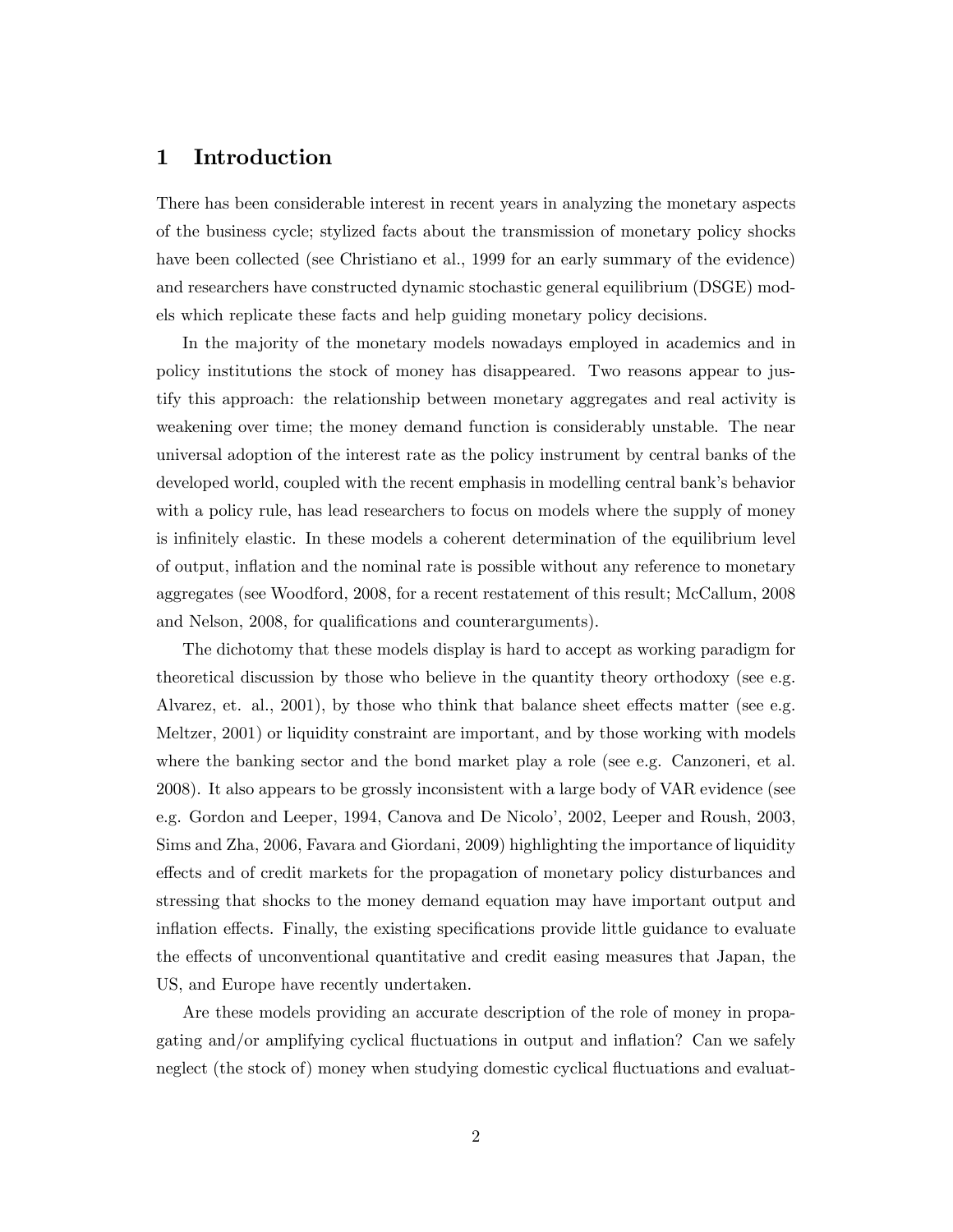ing the desirability of monetary policy actions? Despite the relevance of these issues, the structural literature on the topic is surprisingly scant and the conclusions it has reached quite opaque. McCallum, 2001, and Woodford, 2003, have calibrated New-Keynesian models where money has a transaction role and found that neglecting liquidity premia is, to a first approximation, appropriate. Rudebusch and Svensson, 2002, fitted a semi-structural backward looking model to US data and found that nominal money does not affect either output or inflation but Nelson, 2002, using the same model and different a monetary aggregate concluded that the opposite is true, even controlling for movements in the nominal interest rate. Ireland, 2004, on the other hand, has estimated the parameters of simple specification within a general class of forward looking New-Keynesian models, and found little statistical role for money (a similar result is obtained, in a more complicated model, by Andres, et al., 2009). This evidence however has been recently questioned by Favara and Giordani 2009, who claim that the (potentially false) cross equation restrictions that Ireland's model imposes force "estimates" of the impact of money on other variables to zero" $(p.420)$ . Unfortunately, the design of their simulation experiments is heavily biased against Ireland estimation technique making results difficult to interpret. In general, no one has investigated whether and how structural economic analyses could be distorted when models without money are used nor whether institutional features (and their differences across time and across country) matter for the conclusions one reaches.

This paper brings fresh evidence to these issues by examining four interrelated questions. First, what is the role of money in amplifying cyclical fluctuations to output and ináation in four large industrialized countries (the US, Japan, the Euro area and the UK)? Second, does this role change over time? Third, can variations in the role of money explain certain changes in output and inflation dynamics observed over the last 40 years? Fourth, is economic inference distorted when models where money plays no role are used? To answer these questions, we take a standard small scale New Keynesian model and give money a role via two somewhat reduced form devices. The specification we employ is sufficiently general to capture several neglected channels though which money could affect output and inflation. For example, it can capture transaction frictions, asset market segmentation, working capital requirements or indirect balance sheets effects. In our model, money matters for three reasons. Since it affects the marginal rate of substitution between consumption and leisure, the stock of money influences the real wage, and thus marginal costs and the Phillips curve. More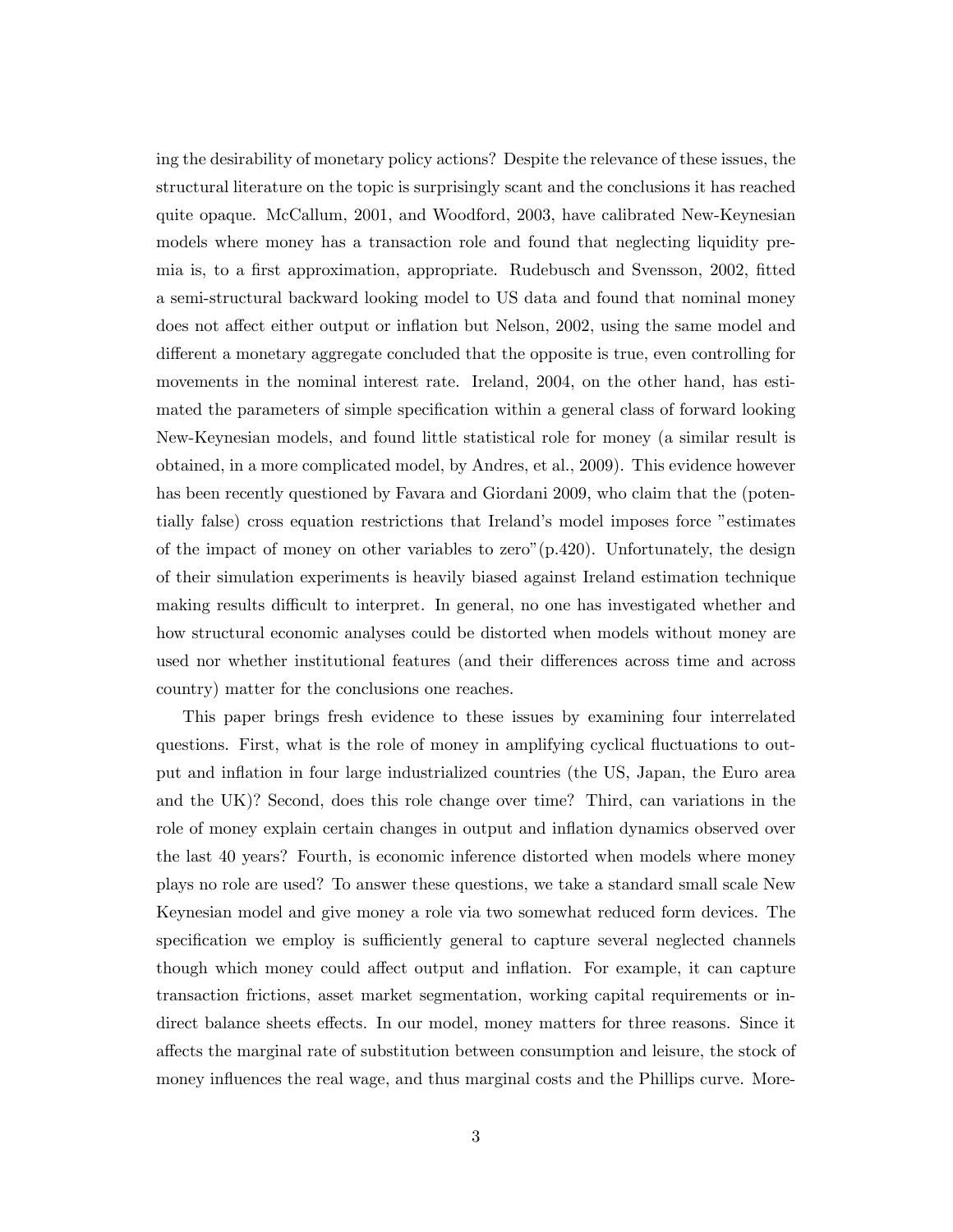over, since it alters the intertemporal rate of substitution of output at different points in time, it creates a wedge in the Euler equation. Finally, since the stock of money enters in the policy rule, it can indirectly affect output and inflation dynamics. Each of these three channels may contribute to alter the nature of cyclical áuctuations the model can account for and stretch their persistence over time.

We estimate the parameters with a constrained maximum likelihood (ML) technique and test, both statistically and economically, the relevance of real balances for output and inflation fluctuations. We employ a structural econometric approach, rather than a more common SVAR approach, to build the tightest possible link between existing theories and the data. For our purpose, a ML technique are preferable to a Generalize Method of Moment or similar limited information methods because the full implications of the model are taken into account and because interesting parametric restrictions are easily tested within the general specification we estimate. We refrain from employing (informative) a-priori restrictions on the parameters to make the information content of the data and its ability to distinguish interesting theoretical specifications as transparent as possible. While it is common nowadays to estimate DSGE models with a prior, the constraints standard priors imply are often so tight and so much data-based that formal testing becomes difficult, if not impossible (see Canova,  $2007$ ).

Our investigation reaches four main conclusions. First, money is statistically important for domestic fluctuations in output and inflation. Depending on the country and the time period, money may matters directly, by affecting Euler equation and the Phillips curve, indirectly, by influencing the determination of nominal interest rate, or both. Second, the role of money is changing over time, both in the sense that estimates change magnitude and significance and that different channels become important. Since money does not stand-in for standard omitted suspects and the results we obtain are robust to the use of alternative monetary aggregates, specification and measurement problems are unlikely to drive the conclusions. Third, our estimates highlight the presence of an important time varying wedge between consumption and output. This wedge could be influenced by the real money stock, for example, because of asset market segmentation or participation constraints. Our results are also consistent with the idea that balance sheet effects affect the determination of marginal costs and the link between marginal costs and the output gap, via working capital requirements or direct credit constraints. Finally, we show that the interpretation of the evidence is altered when money is not allowed to play a role in the model. Researchers could mistakenly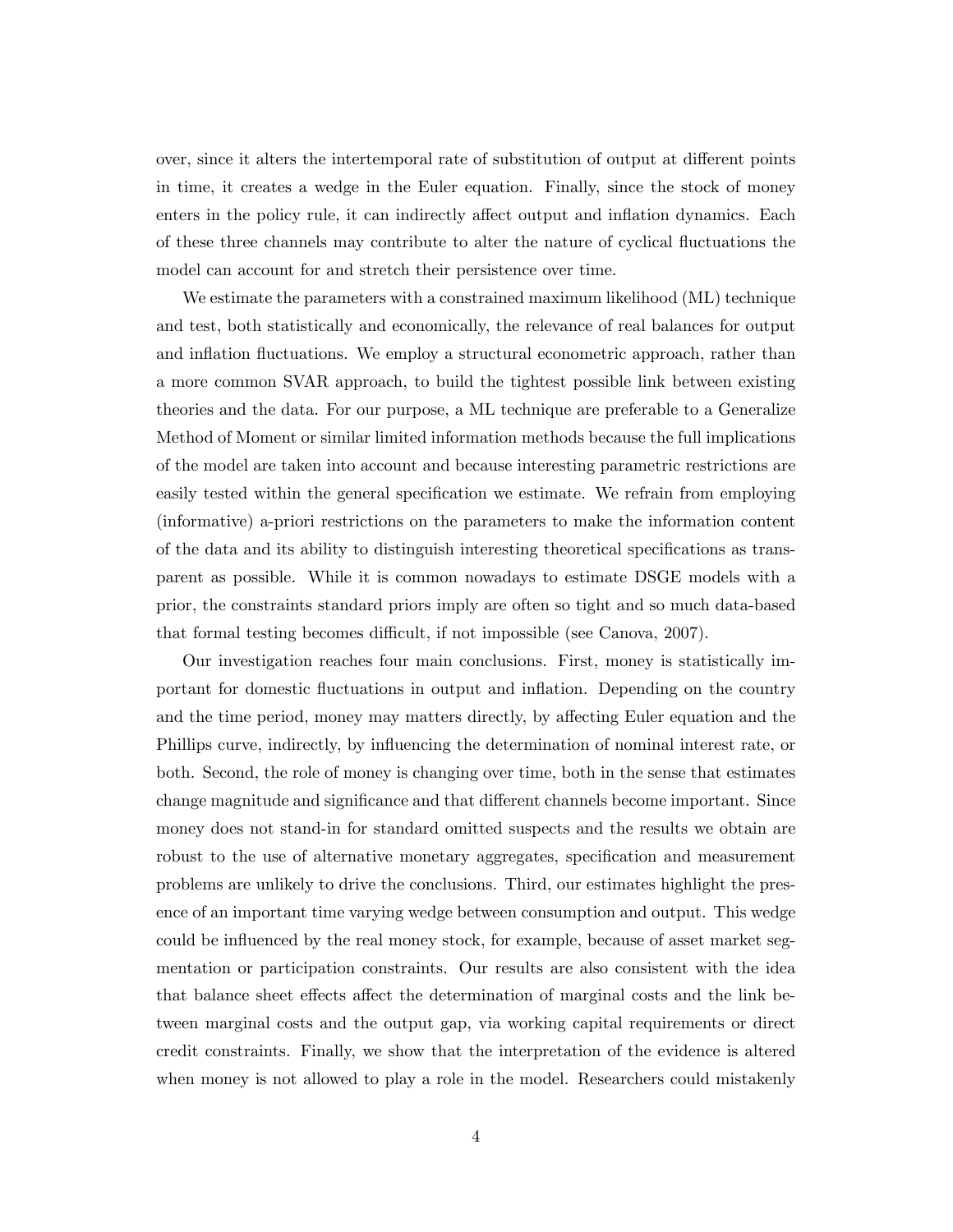interpret the pattern of impulse responses in the US in the pre 1980 period; erroneously measure the causes of inflation volatility in Japan up to 1990 and the reasons for the sustained output recovery after the early 1990s recession in the UK. Furthermore, they would have hard time to account for the fall in inflation variability and persistence experienced in the US over the last 40 years.

The rest of the paper is organized as follows. The next section presents the theoretical model used to organize the data. Section 3 describes the data and its sources. Section 4 presents full sample estimates, tests restrictions, studies subsample evidence and examines whether money may proxy for omitted factors. Section 5 examines the role of money in interpreting the events of the last 40 years. Section 6 concludes.

### 2 The model

The theoretical framework used builds on the small scale New-Keynesian model without capital accumulation described in Ireland, 2004. The structure is extended in two ways: we allow for external habits in consumption; and posit a monetary policy rule where the growth rate of nominal balances matters for the determination of the nominal rate. A third extension, allowing for price indexation, was considered but discarded as the price indexation parameters is hard to identify in a model where money has a role  $<sup>1</sup>$ </sup>

Contrary to the recent literature examining source of business cycle fluctuations (see e.g. Smets and Wouters, 2007, or Justiniano, et al. 2010), we prefer to work with a small scale model for three basic reasons. First, in a small scale model, the channels though which money may matter for output and inflation fluctuations are easier to identify and the dynamics simpler to interpret. Second, since many frictions present in medium scale models capture omitted factors, it becomes hard to evaluate the role of money if any of these frictions proxy (in a reduced form sense) for the effects of money. Third, population identification problems, of the type emphasized by Canova and Sala, 2009, are likely to be eased, making estimation more reliable and inference more transparent. The potential drawbacks of our choice are obvious: the likelihood constructed using a small scale model may be misspecified, making parameter estimate inconsistent. Since estimation turns out to be reasonably successful and the resulting shocks sufficiently well behaved, misspecification is probably less of an issue in our

<sup>&</sup>lt;sup>1</sup>It is worth mentioning also the differences with Andres et al. 2009: they also use consumption habit although of internal type (we use external habits), but do not allow money growth in the policy rule and, as in Ireland, force money to be complement with consumption in the utility.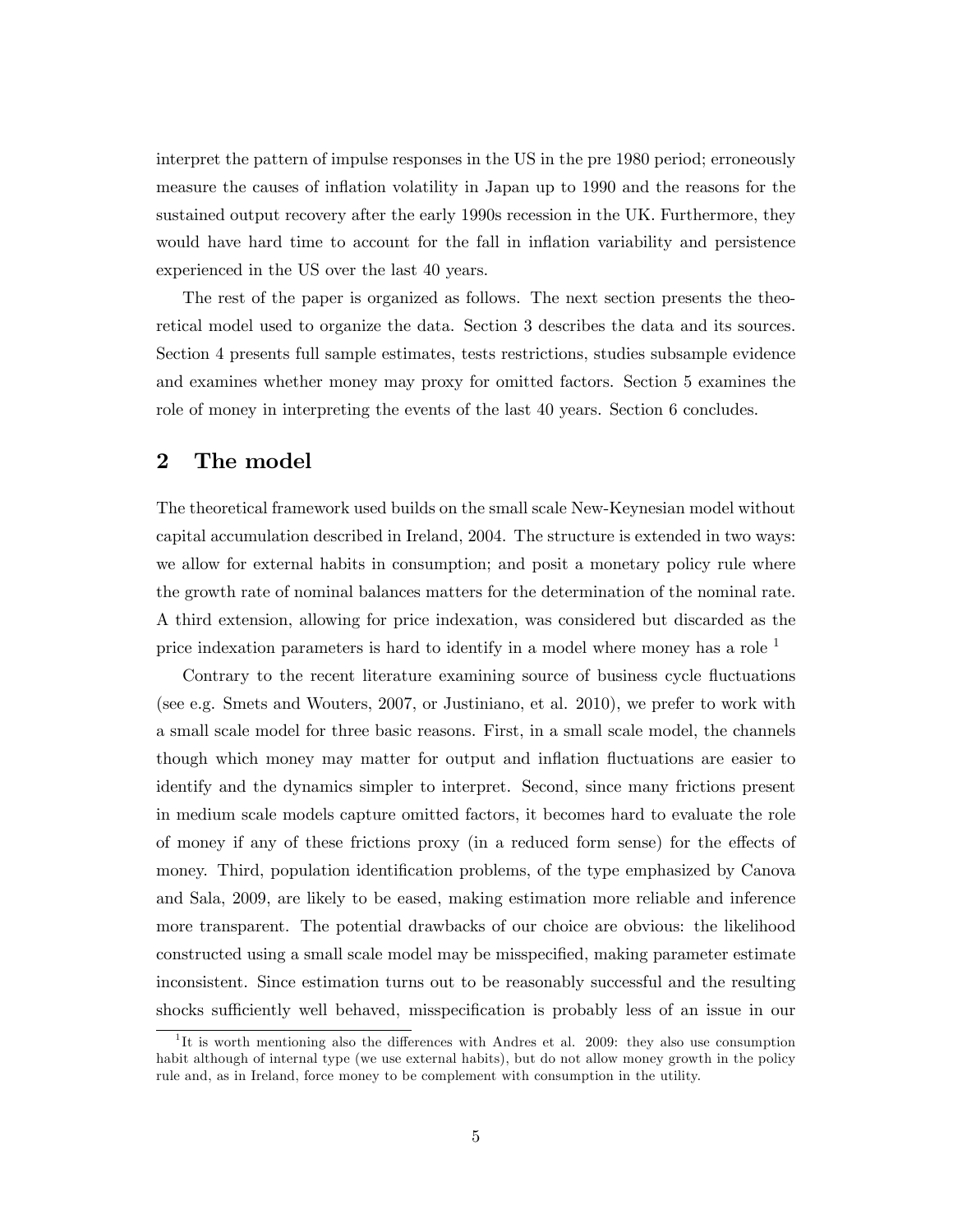exercises.

Since the economy is quite standard, we only briefly describe its features. There is a representative household, a representative Önal good producing Örm, a continuum of intermediate goods firms each producing a differentiated good  $i \in [0, 1]$  and a monetary authority. At each t the representative household maximizes

$$
E_t \sum_t \beta^t a_t \left[ U \left( x_t, \frac{M_t}{p_t e_t} \right) - \eta n_t \right] \tag{1}
$$

where  $x_t = c_t - hc_{t-1}$ ,  $0 < \beta < 1$ ,  $h, \eta > 0$  <sup>2</sup> subject to the sequence of constraints

$$
M_{t-1} + T_t + B_{t-1} + W_t n_t + D_t = p_t c_t + \frac{B_t}{R_t} + M_t
$$
\n(2)

where  $c_t$  is consumption,  $n_t$  are hours worked,  $p_t$  is the price level,  $M_t$  are nominal balances,  $W_t$  is the nominal wage,  $B_t$  are one period nominal bonds with gross nominal rate  $R_t$ ,  $T_t$  are lump sum nominal transfers at the beginning of each t and  $D_t$  are dividends distributed by the intermediate firms.  $a_t$  and  $e_t$  are disturbances to preferences and to the money demand, whose properties will be described below. Let  $m_t \equiv \frac{M_t}{p_t}$  $\overline{p_t}$ denote real balances and  $\pi_t \equiv \frac{p_t}{p_{t-1}}$  $\frac{p_t}{p_{t-1}}$  the gross inflation rate during period t.

The representative final good producing firm uses  $y_t^i$  units of intermediate good i, purchased at the price  $p_t^i$  to manufacture  $y_t$  units of the final good according to the constant returns to scale technology  $y_t = \left[\int_0^1 (y_t^i)^{(\theta-1)/\theta} di\right]_0^{\theta/(1-\theta)}$  with  $\theta > 1$ . Profit maximization yields demand functions for each i of the form

$$
y_t^i = \left(\frac{p_t^i}{p_t}\right)^{-\theta} y_t \tag{3}
$$

so that  $\theta$  measures the constant price elasticity of demand for each intermediate good. Competition within the sector implies that  $p_t = (\int_0^1 (p_t^i)^{1-\theta} di)^{1/(1-\theta)}$ .

An intermediate goods producing firm i hires  $n_t^i$  units of labor to produce  $y_t^i$  units of intermediate good using the production function  $y_t^i = z_t n_t^i$ , where  $z_t$  is an aggregate productivity shock. Since intermediate goods substitute imperfectly for one another in Önished goods production, the intermediate Örms act as monopolistic competitors in their pricing decisions. We assume that, when firms change prices, they face cost of adjustment, measured in terms of finished goods, of the form  $\frac{\phi}{2}$  $\left(\frac{p_t^i}{\pi^s p_{t-1}^i} - 1\right)^2 y_t$ 

<sup>&</sup>lt;sup>2</sup>We have also experimented with a specification where external habits enter multiplicatively in utility, i.e.  $x_t = \frac{c_t}{c_{t-1}^h}$  but discarded it since the likelihood displays severe numerical problems.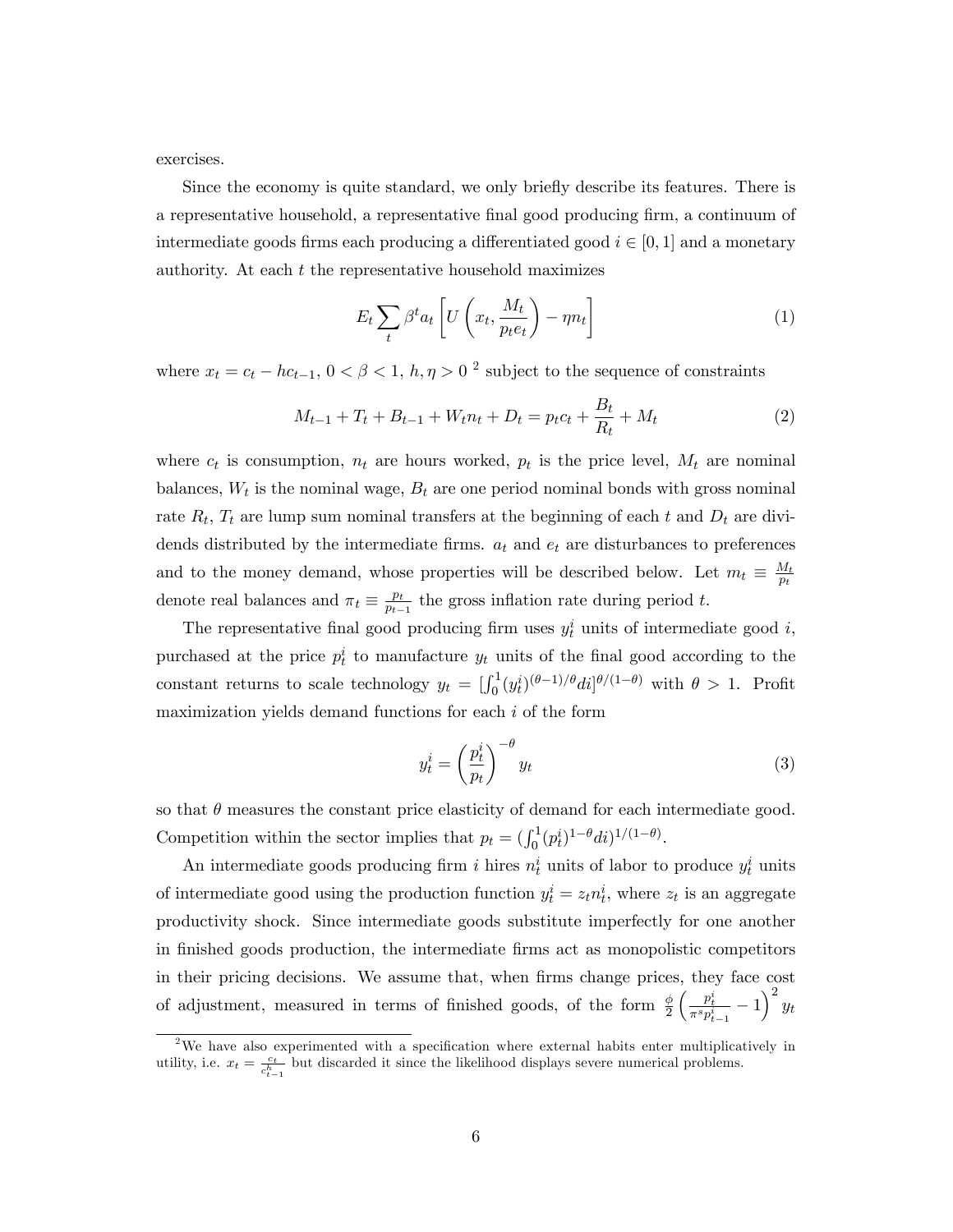where  $\phi > 0$  and  $\pi^s$  measures steady state inflation. The pricing problem faced by the representative firm is therefore to maximize

$$
E_t \sum_t [\beta^t a_t U_1 \left(x_t, \frac{M_t}{p_t e_t}\right)] \left(\frac{D_t^i}{p_t}\right) \tag{4}
$$

subject to (3), where  $\beta^t a_t U_1(x_t, \frac{M_t}{n_t e_t})$  $\frac{M_t}{p_t e_t}$ ) measures the marginal utility value to the household of an additional unit of profits received at  $t$  and real dividends are

$$
\frac{D_t^i}{p_t} = \left(\frac{p_t^i}{p_t}\right)^{1-\theta} y_t - \left(\frac{p_t^i}{p_t}\right)^{-\theta} \left(\frac{w_t y_t}{z_t}\right) - \frac{\phi}{2} \left(\frac{p_t^i}{\pi^s p_{t-1}^i} - 1\right)^2 y_t \tag{5}
$$

The monetary authority is characterized by a set of rules, where the current nominal interest rate depends on past values of the nominal interest rate and on either current, past or future values of output, of ináation and of the growth rate of nominal balances:

$$
R_t = R_{t-1}^{\rho_r} E_t y_{t-p}^{(1-\rho_r)\rho_y} E_t \pi_{t-p}^{(1-\rho_r)\rho_\pi} E_t \Delta M_{t-p}^{(1-\rho_r)\rho_m} \epsilon_t \tag{6}
$$

where  $\epsilon_t$  is a monetary policy shock,  $-4 \le p \le 4$ . The rule in (6) is similar in spirit to the one employed by Christiano et al. 2006 and does not allow, for example, for a time varying ináation objective or a learning mechanism. Adding these features requires controversial assumptions: the law of motion of the inflation target or the constant gain in the learning function need to be arbitrarily specified. Furthermore, without additional arbitrary restrictions, the likelihood function is unable to separate disturbances driving the time varying ináation target from the monetary policy shocks  $\epsilon_t$  or to assess the credibility of the learning mechanism.

The flexibility we built in  $(6)$  is important. Since the samples span up to 50 years of data, allowing for the possibility that monetary policy was, on average, backward or forward looking avoids important specification errors.  $p$  is treated as a free parameter, jointly estimated with the others structural parameters of the model <sup>3</sup>

The four disturbances  $v_t = (a_t, e_t, z_t, \epsilon_t)$  are assumed to follow an AR(1) process  $\log v_t = \bar{v} + N \log v_{t-1} + u_t$ , where N is diagonal with entries  $(\rho_a, \rho_e, \rho_z, 0)$ , respectively. The covariance matrix of the  $u_t$  (denoted by  $\Sigma$ ) is also diagonal, with entries  $\sigma_a^2, \sigma_e^2, \sigma_\epsilon^2, \sigma_\epsilon^2$ . In a symmetric equilibrium  $y_t^i = y_t$ ,  $n_t^i = n_t$ ,  $p_t^i = p_t$ , and  $D_t^i = D_t$ .

<sup>&</sup>lt;sup>3</sup>An earlier version of the paper has permitted the growth rate of the dollar exchange rate to enter (6) for the UK and Japan and the model was closed with an interest parity relationship, driven by a risk premium shock. Since the exchange rate was estimated to be insignificant and the UIP relationship dichotomized from the rest of the equations, a closed economy specification was adopted for all countries.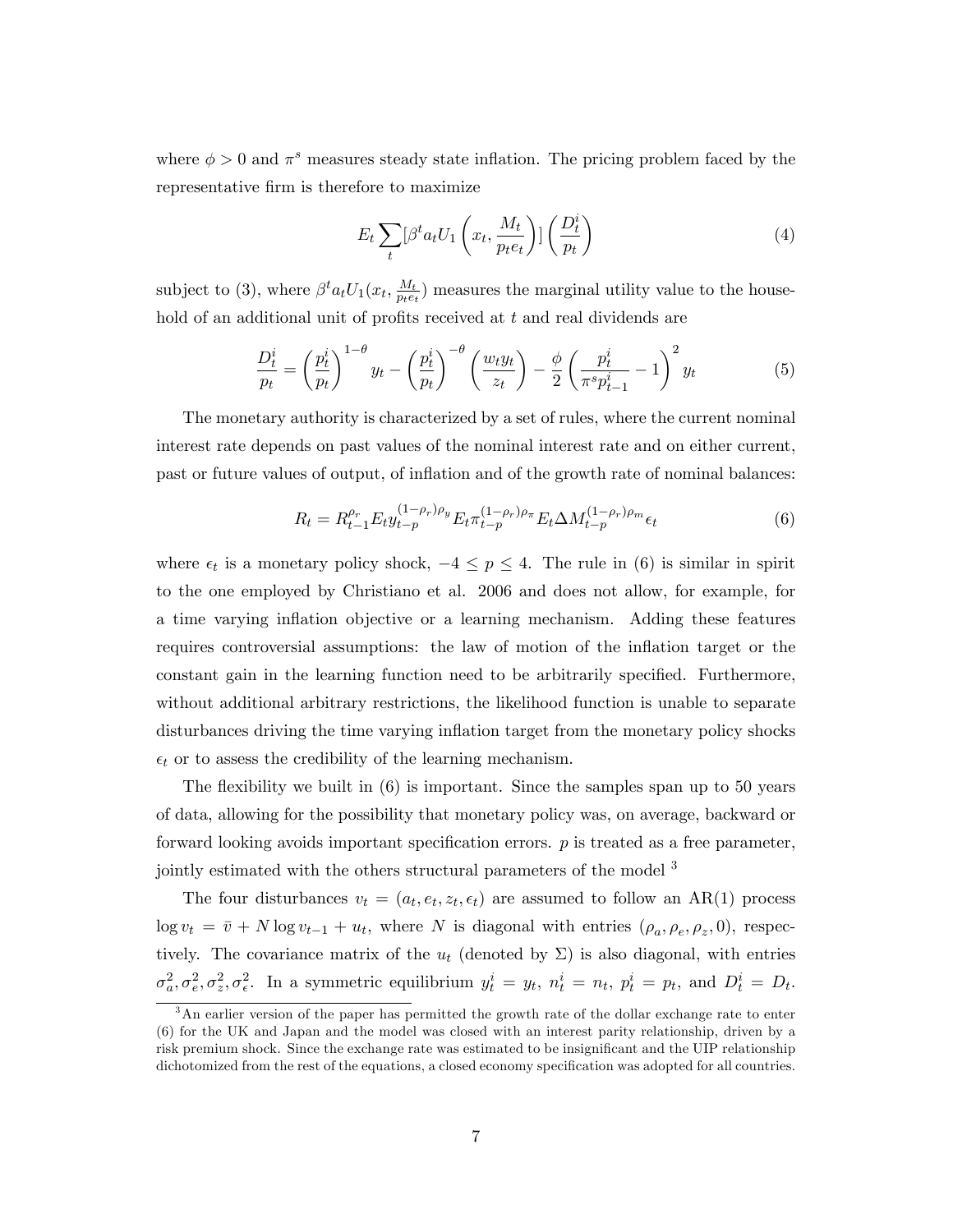Log-linearizing the equilibrium around the steady states leads to:

$$
\hat{y}_t = \frac{1}{1+h} E_t \hat{y}_{t+1} + \frac{h}{1+h} \hat{y}_{t-1} - \frac{\omega_1}{1+h} \left[ \hat{R}_t - E_t \hat{\pi}_{t+1} - (\hat{a}_t - E_t \hat{a}_{t+1}) \right] \n+ \frac{\omega_2}{1+h} \left[ (\hat{m}_t - \hat{e}_t) - (E_t \hat{m}_{t+1} - E_t \hat{e}_{t+1}) \right]
$$
\n(7)

$$
\hat{m}_t = \gamma_1(\hat{y}_t - h\hat{y}_{t-1}) - \gamma_2 \hat{R}_t + (1 - (R^s - 1)\gamma_2)\hat{e}_t \tag{8}
$$

$$
\hat{\pi}_t = \beta E_t \hat{\pi}_{t+1} + \psi \left( \frac{1}{\omega_1} (\hat{y}_t - h \hat{y}_{t-1}) - \frac{\omega_2}{\omega_1} (\hat{m}_t - \hat{e}_t) - \hat{z}_t \right)
$$
\n(9)

$$
\hat{R}_t = \rho_r \hat{R}_{t-1} + (1 - \rho_r) \rho_y \hat{y}_{t-p} + (1 - \rho_r) \rho_\pi \hat{\pi}_{t-p} \n+ (1 - \rho_r) \rho_m \Delta (\hat{m}_{t-p} + \hat{\pi}_{t-p}) + \hat{\epsilon}_t
$$
\n(10)

where

$$
\omega_1 = -\frac{U_1(x^s, \frac{m^s}{e^s})}{y^s U_{11}(x^s, \frac{m^s}{e^s})}
$$
\n(11)

$$
\omega_2 = -\frac{m^s}{e^s} \frac{U_{12}(x^s, \frac{m^s}{e^s})}{y^s U_{11}(x^s, \frac{m^s}{e^s})}
$$
(12)

$$
\gamma_2 = \frac{R^s}{(R^s - 1)(m^s/e^s)} \left( \frac{U_2(x^s, \frac{m^s}{e^s})}{(R^s - 1)e^s U_{12}(x^s, \frac{m^s}{e^s}) - R^s U_{22}(x^s, \frac{m^s}{e^s})} \right)
$$
(13)

$$
\gamma_1 = (R^s - 1 + R^s \omega_2 \frac{y^s}{m^s}) \left(\frac{\gamma_2}{\omega_1}\right)
$$
\n(14)

$$
\psi = \frac{\theta - 1}{\phi} \tag{15}
$$

The superscript s denotes steady state values of the variables,  $U_j$  is the first derivative of U with respect to argument  $j = 1, 2$  and  $U_{ij}$  is the second order derivative of the utility function,  $i, j = 1, 2$ .

The Euler condition (equation (7)) includes, in addition to standard arguments, terms involving real money balances and the money demand shock. These terms are irrelevant for output determination if and only if the utility function is separable in consumption and real balances, i.e.  $U_{12} = 0$  (see equation (12)). Equation (8) is a money demand equation: real balances depend positively on current output and negatively on lagged output and the nominal rate. There are important cross coefficient restrictions in this equation and, for example, the output elasticity of money demand depends on the interest semi-elasticity. Real balances enter the Phillips curve (equation  $(9)$  as they affect the marginal rate of substitution between consumption and leisure which, in equilibrium, is equal to the real wage and the real wage is a crucial determinant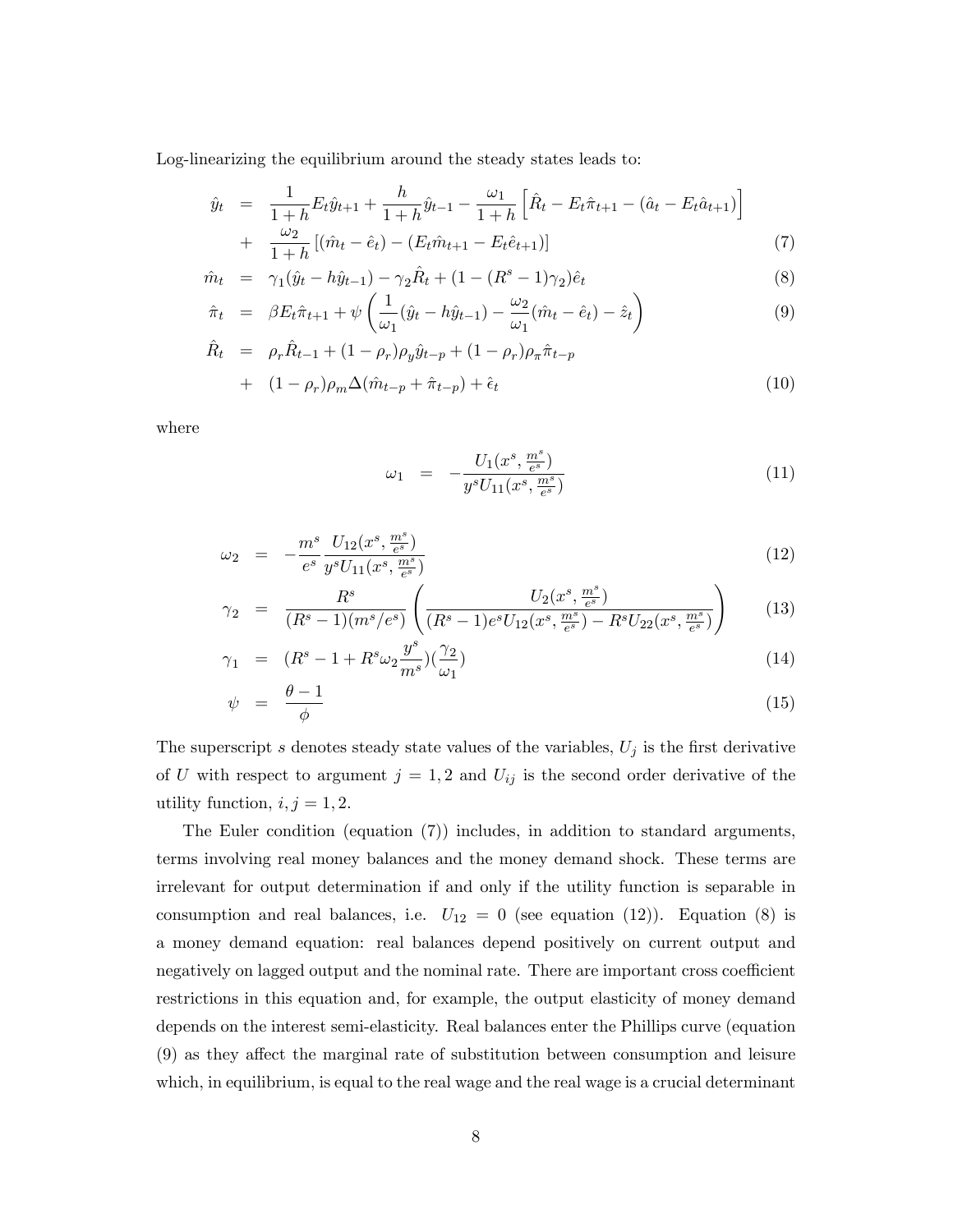of marginal costs.  $U_{12} \neq 0$  is again necessary for real balances to play a role in the determination of the inflation rate  $4$ .

Finally, the policy rule allows, but does not require, the growth rate of real balances to be an important determinant of interest rate decisions. The typical (log-linear) interest rate rule is unlikely to be a good approximation to the way monetary policy is run when the nominal interest rate is close to the zero bound. This may not be a big problem for the US, UK and the Euro area since our samples end at the beginning of 2008. However, it may be in Japan, since in the late 1990s and the early 2000s the nominal rate was very low. The specification we use neglects the potentially important non-linear effects that the zero bound creates, but can be easily transformed into a money growth rule when the interest rate reaches this bound. Thus, it provides a flexible tool to account for the historical experience of the four countries. We further discuss this issue when commenting on the estimation results.

This paper focuses attention on estimates of  $\omega_2$  and  $\rho_m$ . The first measures the direct role of money in determining the magnitude and the persistence of output and inflation fluctuations; the second, the long run indirect effects that money has on these two variables through the nominal rate. When  $\omega_2$  is zero, real balances have no direct role in propagating cyclical fluctuations in output and inflation. When both  $\omega_2$  and  $\rho_m$  are zero, money could be omitted from business cycle and monetary policy analyses without statistical or interpretation losses.

#### 2.1 The role of money for inflation and output dynamics: an overview

Prior to estimation, it is useful to highlight what difference money may make in the model and along which dimensions we should expect giving money a role may help us to understand better certain real world phenomena. It is well known that the advanced world witnessed a significant decline in the volatility of output and inflation and a considerable fall in the persistence of inflation over the last 30 years (see e.g. Stock and Watson, 2005, Canova at el. 2007). Since the explanations put forward to account for these changes (see e.g. Clarida, et al., 2000, Sims and Zha, 2006, Campbell and Herkowitz, 2006), give money no role, we investigate i) whether allowing  $\omega_2$  and  $\rho_m$  to be different from zero may make a quantitative difference for the variability and the

<sup>&</sup>lt;sup>4</sup>The implications summarized by equation (9) hold also under an alternative pricing scheme, such as Calvo. A flexible price model is not nested in our specification (we require that  $\phi > 0$ ). Nevertheless, since a small  $\phi$  makes the Phillips curve steeper,  $\phi \to 0$ , approximates, in a reduced form sense, a flexible price specification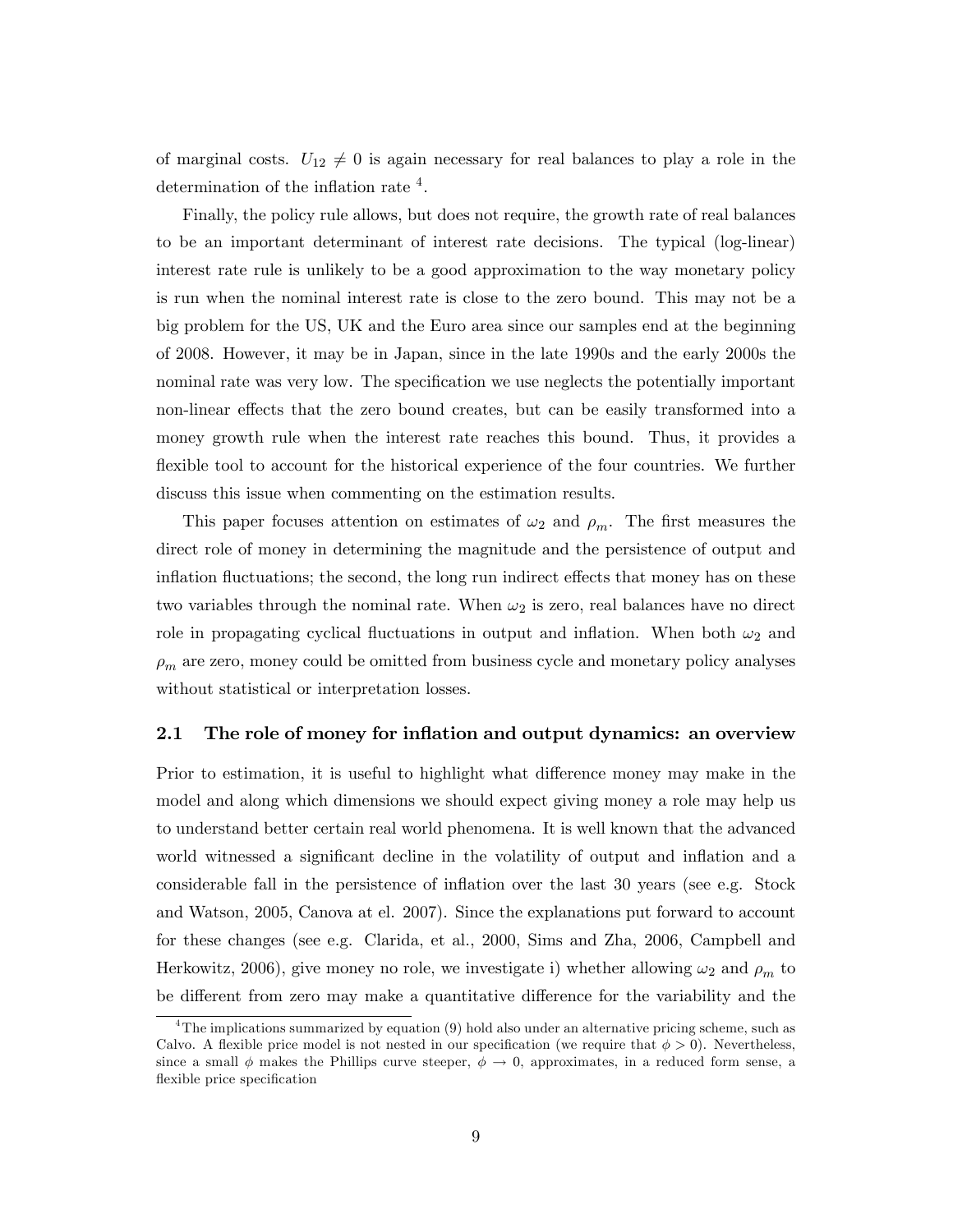

Figure 1: Surface plots

persistence of output and ináation; and ii) whether changes in these two parameters could account for some of the observed changes in these moments.

We parameterize the model as follows: the rule is specified to be backward looking, and  $p = 1$ . We set  $\beta = .99, \psi = 0.74, \omega_1 = 2.0, \gamma_2 = 0.07, \sigma_a = 0.16, \sigma_z = 0.0059, \sigma_e = 0.0059$  $0.009, \sigma_{\epsilon} = 0.009$   $h = 0.71, \rho_{r} = 0.68, \rho_{y} = 0.17, \rho_{\pi} = 4.37,$  and  $\rho_{a} = 0.90, \rho_{z} = 0.009$  $0.70, \rho_e = 0.97$ . These values are close to those we obtain estimating the model with US data and comparable to those of Ireland, 2004. We then let  $\omega_2$  and  $\rho_m$  vary within a range and trace out how the volatility of output and ináation and the persistence of ináation change - volatility is measured here by the unconditional population standard deviation. For  $\omega_2$  the interval is [-1.0,1.0], which allows for complementarity and substitutability of consumption and real balances in utility; for  $\rho_m$  the interval is also [-1.0,1.0], where negative values capture the possibility that reacting to nominal balances is a way to temper a possibly too strong policy reaction to inflation.

Figure 1 shows that the unconditional moments of output and inflation depend on the magnitude of  $\omega_2$  and  $\rho_m$  and that variations in both parameters may account for some of the variations in the volatility of output and inflation and in the persistence of inflation observed in the real world. For example, the variability of output is larger when  $\omega_2 \neq 0$ , and the portion of inflation fluctuations accounted by the model significantly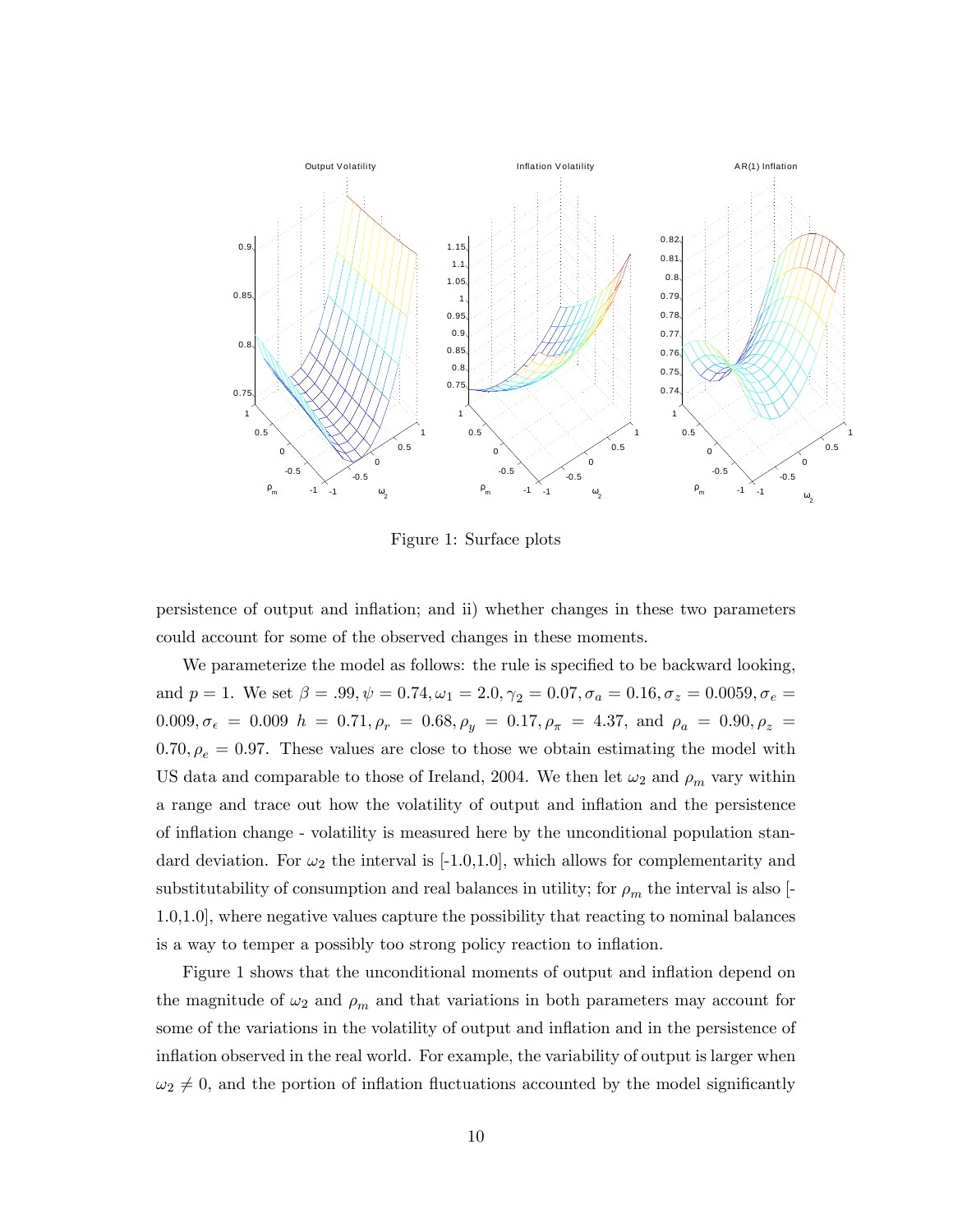increases when  $\omega_2 \neq 0$  and/or  $\rho_m \neq 0$ . In addition, variations in both  $\omega_2$  and  $\rho_m$  induce significant variations in inflation variability. Inflation persistence also depends on the magnitude of  $\omega_2$  and  $\rho_m$  and two forces determine the shape of the surface. When  $\omega_2 \neq 0$ , the persistence of marginal cost rises, making inflation persistence increase. On the other hand, when  $\rho_m \neq 0$ , inflation persistence is reduced since variations in the money stock, produced by changes in the money demand function, make interest rate move and inflation react. These two channels provide conflicting forces which, depending on the parameterization used, produce a complicated pattern for inflation persistence. With the one we have employed the nonlinear effect is relatively mild and the indirect interest rates effect is small.

In sum, in addition to the reasons cited in the introduction, a-priori forcing  $\rho_m = 0$ and  $\omega_2 = 0$  may be restrictive as far as inflation and output volatility and persistence are concerned and variations over time in these two parameters represent unexplored channels which may help us to better understand the changes advanced economies have experienced over time.

### 3 The data and the estimation approach

We assume that the investigator observes data for output, the inflation rate, the nominal rate and real balances. The sample differs across countries: it goes from 1959:1 to 2008:2 for the US, from 1970:1 to 2007:4 for the Euro area, from 1965:1 to 2008:2 for the UK and from 1980:1 to 2007:4 for Japan. US data is from the FRED database at the Federal Reserve Bank of St. Louis; Euro data is from the Eurowide model dataset (update 7) available at the ECB web page; UK data comes from the Bank of England and the Office of National Statistics; data for Japan is collected from IMF and OECD data bases. The inflation rate in the four countries is measured by the growth rate of the GDP deáator; the nominal rate is the three month T-bill rate in the US and the UK, the call rate in Japan, and three month rate in the Euro area. The M2 stock in the US and the Euro area, the M2 plus certificate of deposits in Japan, and the M4 retail stock in the UK are our nominal monetary aggregates. GDP and nominal monetary aggregates are scaled by the GDP deflator and by civilian population in the 16-65 group to transform them in real per-capita terms. We use a relatively large monetary aggregate in our exercises to be consistent with the literature and to avoid, as best as possible, well known instabilities. The sensitivity of the results to changes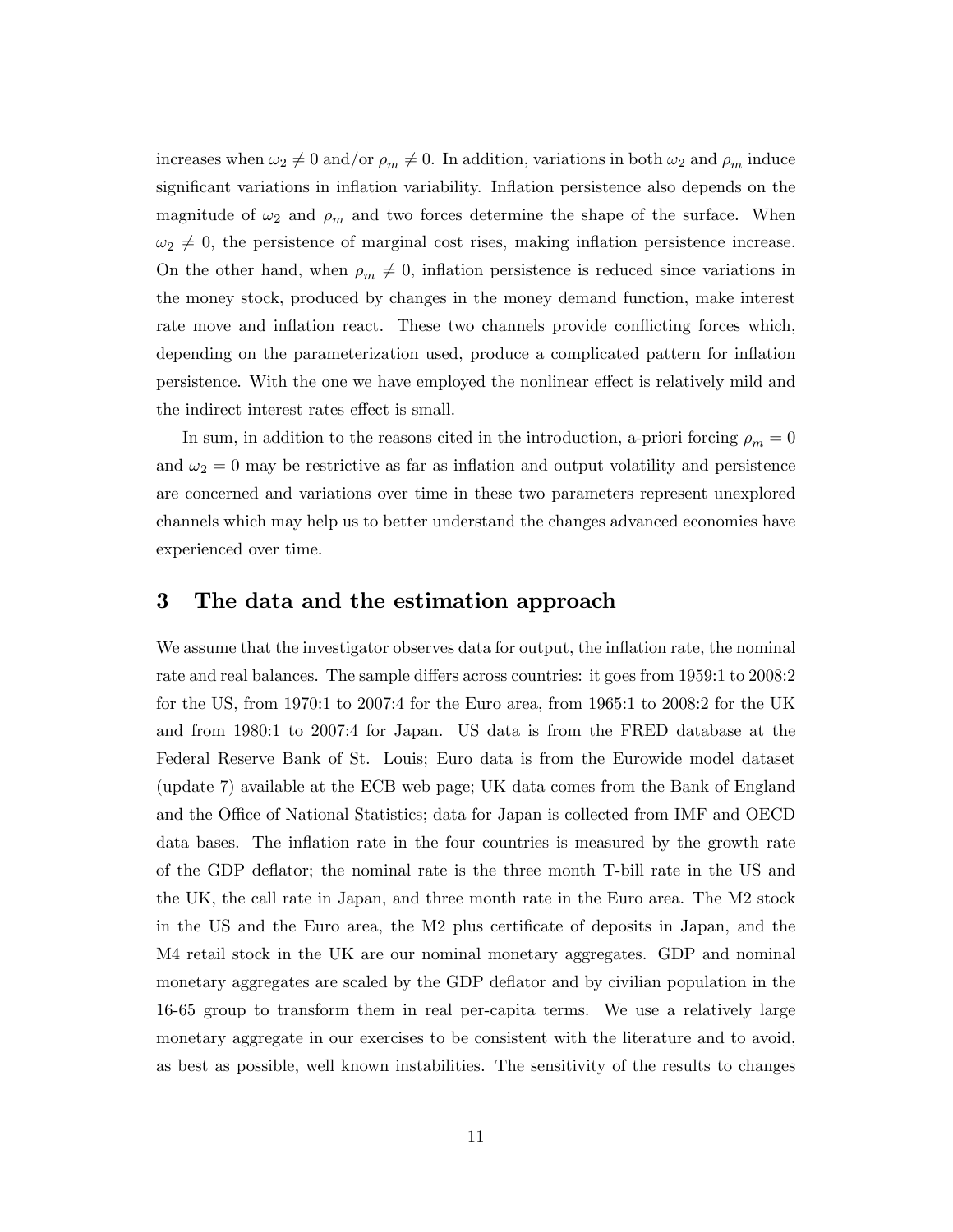in the measure of monetary aggregate used is examined below.

Per-capita real GDP and real money balances display an almost deterministic upward trend in all countries. Since the drift is idiosyncratic, both across variables and countries, we separately eliminate it from the log of the series using a linear specification. The inverted U-shaped patterns that interest rates and inflation display are more difficult to deal with. Consistent with the literature, we demean both series.

One feasible alternative to the strategy we use to match the data to the modelís counterparts is to allow one of the shocks (typically, the technology shock  $z_t$ ) to be nonstationary and remove the upward trend in per-capita real output and real balances using a model consistent methodology. We do not follow this approach for two reasons. When technology shocks have a unit root, per-capita output and real balances share the same trend, which is not the case in any of the four countries. On the other, it is unclear whether all non-cyclical fluctuations can be safely attributed to non-stationary technology shocks. Chang et al., 2006, for example, have recently fit a model with non-stationary preference shocks to US data with good results.

The model (7)-(10) contains 20 parameters; 5 structural ones  $\eta_1 = (h, \rho_r, \rho_y, \rho_\pi, \rho_m)$ , 3 semi-structural ones  $\eta_2=(\psi,\omega_2,\gamma_2),$  8 auxiliary ones,  $\eta_3=(\rho_a,\rho_z,\rho_e,\sigma_a,\sigma_z,\sigma_e,\sigma_\epsilon,p)$ plus the elasticity parameter  $\omega_1$ , the discount factor  $\beta$ , the steady state nominal interest rate,  $R^s$  and the output to real balance ratio,  $\frac{y^s}{m^s}$  which we group into  $\eta_4$  =  $(\omega_1, \beta, R^s, \frac{y^s}{m^s})$ . Our exercise is geared to obtain restricted likelihood-based estimates of  $\eta = (\eta_1, \eta_2, \eta_3)$ , conditional on selected values for  $\eta_4$  - these are calibrated because the likelihood function (of the log-linear model) has little information for them <sup>5</sup>

The model is solved using standard methods. Its solution has the format:

$$
x_{1t+1} = A_1(\eta)x_{1t} + A_2(\eta)u_t \tag{16}
$$

$$
x_{2t} = A_3(\eta)x_{1t} + A_4(\eta)u_t \tag{17}
$$

where  $x_{2t} = [\hat{y}_t, \hat{\pi}_t, \hat{R}_t, \hat{m}_t], x_{1t} = [\hat{y}_{t-1}, \hat{\pi}_{t-1}, \hat{R}_{t-1}, \hat{m}_{t-1}, \Delta \hat{M}_{t-p-1}, \hat{v}_{1t}, \hat{v}_{2t}, \hat{v}_{3t}, \hat{v}_{4t}]$  and the matrices  $A_i(\eta), i = 1, 2$  are complicated functions of the structural parameters  $\eta$ .

Likelihood-based estimation of the free parameters entering (16) and (17) is simple: given some  $\eta$ , and a sample  $[t_1, \ldots, t_2]$ , the likelihood, denoted by  $f(y_{[t_1,t_2]}|\eta)$ , is computed by means of the Kalman filter and the prediction error decomposition, and the original  $\eta$  values updated using gradient methods. The Kalman filter is easy to use

<sup>&</sup>lt;sup>5</sup>We read  $R^s$  for each country and each sample from the average level of inflation, once we set  $\beta$ . For all countries and samples,  $\frac{m}{y}$  is fixed to 1.5 (following Chari et. al., 2002).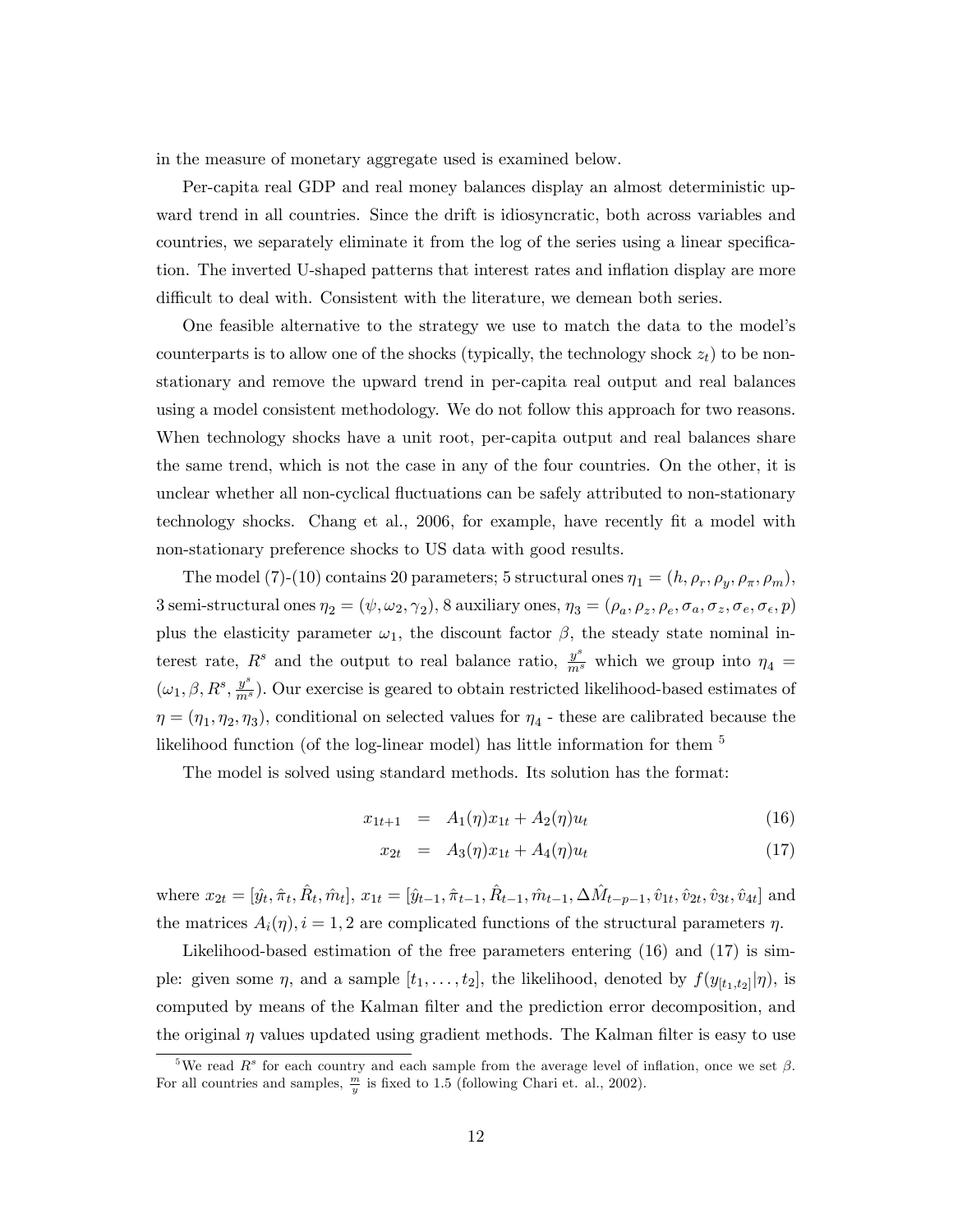since (16) and (17) form a linear state space system, where (16) is a transition equation and (17) an observation equation.

Unfortunately, the likelihood function is ill-behaved with the data of any of the countries and displays multiple peaks, sharp cliffs and large flat areas. This is due, in part, to uninformative samples and, in part, to the highly non-linear mapping from the structural parameters to the objective function. To find the maximum of the function, we employ the following multi-step approach:

- 1. For each data set, each country and each sample, we randomly draw 500 initial conditions. If the model does not have a solution, the draw is discarded. For the remaining draws, the likelihood function is maximized using the csminwel.m routine written by Chris Sims<sup>6</sup>. We take as an estimate of  $\eta$  the vector producing the largest likelihood value across draws, excluding runs where convergence failed.
- 2. We repeat step 1 for each specification of the monetary policy rule. We compare speciÖcations using the Schwarz approximation to the log Bayes factor (see Canova, 2007). The preferred specification satisfies two conditions: optimizes this criteria and results in estimated residuals which deviate less from the mean zero, iid assumption.
- 3. The output produced in step 2 is screened to eliminate specifications that violate basic economic principles (e.g. specifications where adjustment costs are negative) or produce unreasonably large standard errors for the structural shocks.
- 4. For each data set, each country and each sample, steps 1-3 are repeated changing the values of  $\eta_4$  within a reasonable range and results compared.

To measure the statistical relevance of money in the model, we repeat the four estimation steps conditioning on  $\omega_2 = 0$  and  $\rho_m = 0$  and compare restricted and unrestricted specifications using a likelihood ratio statistic (computed as  $2 * (\log L_u \log L_r$ ) and compared to a  $\chi^2(2)$ ) and a Schwarz approximation to the log Bayes factor (computed as  $(\log L_u - \log L_r) - 0.5 * (k_u - k_r) * log(T)$ , where  $k_u$  and  $k_r$  are the number of unrestricted and restricted parameters estimated). It is important to stress, that contrary to the existing literature, we do not restrict  $\omega_2$  (and  $\rho_m$ ) to be positive and search for the policy rule that best fits the data for every country and every sample.

<sup>6</sup> Standard Matlab routines (such as fminunc.m or fminserach.m) fail to move from the initial conditions in more than 90 percent of the draws.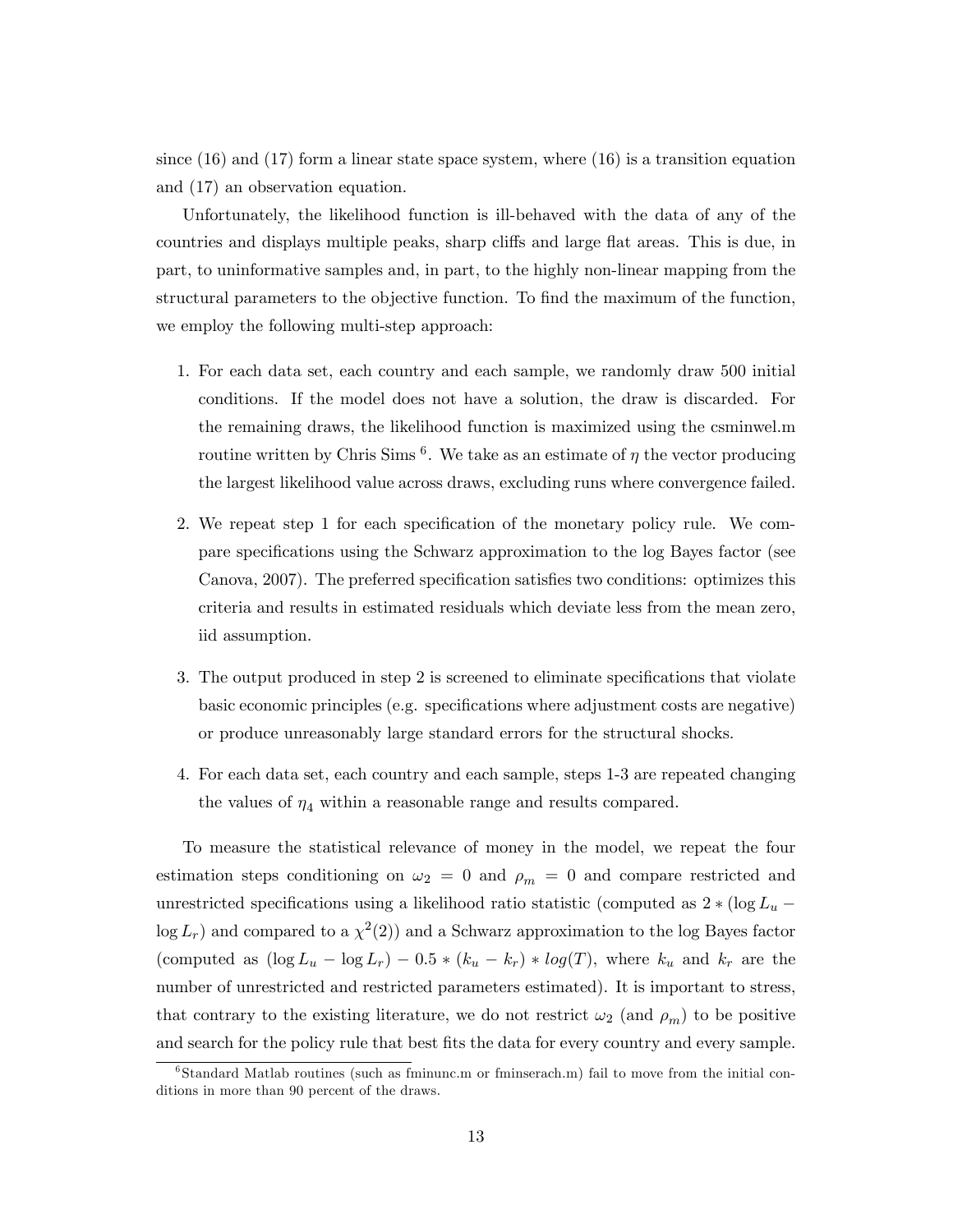Bayesian methods have an edge over classical likelihood methods in situations like ours where the likelihood function is poorly behaved. However, when the likelihood has problematic features, inference crucially depends on the shape, the location and the spread of the multivariate prior density. Since prior elicitation is often subjective, questions emerge about the meaning of the inferential conclusions one draws from such a framework. Our choice of letting the data speak and of employing an ex-post criteria to eliminate economically non-interpretable estimates is equivalent to assume that the prior for the parameter vector is multivariate uniform with truncation in the area of the parameter space producing indeterminate solutions or economically unreasonable results (as e.g. in Fernandez Villaverde, 2009).

### 4 The results

#### 4.1 Specification issues

Before examining estimates of the parameters of interest, it is useful to document the properties of the model, to make sure it Öts the data reasonably well and that no predictable pattern is left in the residuals, and discuss estimates of certain parameters which may give important information about the quality of the fit. Tables 1 to 4 report point estimates and standard errors obtained in the basic model and in the restricted model (where  $\omega_2$  and  $\rho_m$  are forced to be zero) for the four countries. Standard errors are computed from the Hessian of the function at the maximum. Figure 2 plots the residuals computed using point estimates of the parameters, the Kalman filter and the solution of the basic model.

Point estimates of all the parameters in all countries have the right sign and reasonable magnitude. The major exception is  $\gamma_2$ , the interest semi-elasticity of money demand, which at times is counterintuitively negative. This appear to occur more frequently when  $\omega_2$  and  $\rho_2$  are forced to be zero, but in all the cases when a negative sign is recorded, estimates are statistically insignificant. Standard errors of the estimates are generally tight indicating that our search has located a sharp likelihood peak. Comparing basic and restricted specifications, one can notice sharp changes in the point estimates of habit parameter, of the mongrel parameter  $\psi$ , and in the persistence of the interest rate rule. Thus, in a model where money has no role, these three parameters partly adjust to account for the potentially omitted money variable.

In almost all the specifications we have estimated (across countries and time periods)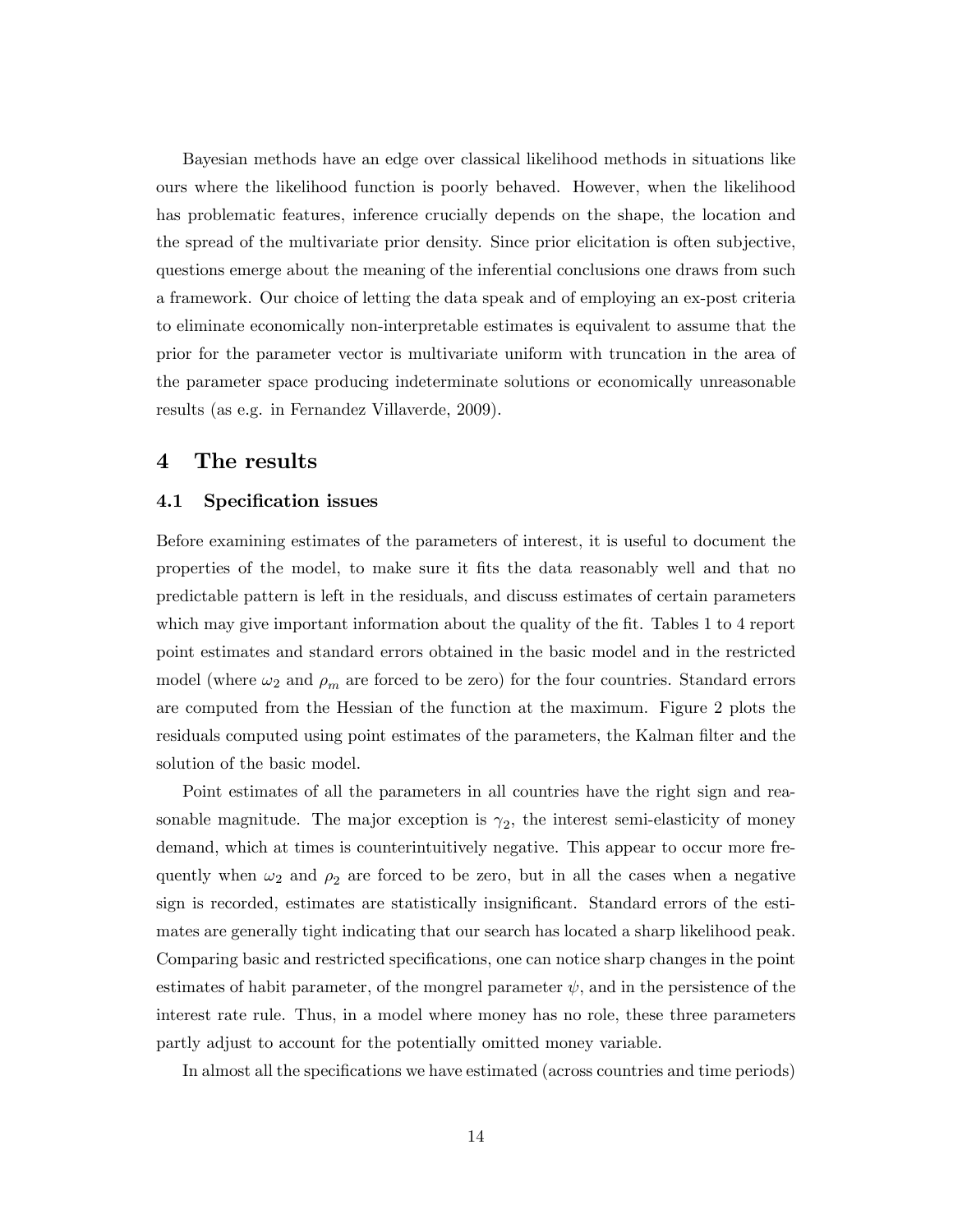

Figure 2: Model residuals.

estimates of  $\psi$  are significant. If we treat  $\theta$ , the elasticity of substitution between varieties as fixed in the estimation and calibrate it to a standard value, our results imply that the costs of adjusting prices are important. Therefore, some nominal rigidities are necessary to understand the mechanics of transmission of shocks and a flexible price model where money has a role appears to be insufficient to account for the richness of the cross country and cross time evidence.

In section 2 we mentioned that the monetary policy rule is flexibly specified to avoid specification errors. For the US a backward rule is preferred and  $p = 1$  is selected. For the other countries, a contemporaneous rule is instead selected. Interestingly, in no countries a forward looking specification produces the highest likelihood value.

The residuals of all the equations appear to be reasonably behaved: the mean is not statistically different from zero and serial correlation appears to be generally absent, except perhaps with the residuals of the UK output equation and the Euro inflation equations. However, the volatility bursts (see, for example, Euro money demand equation and the US inflation equation) and outliers (see the policy rule residuals in the US in the middle of the sample) are present at some dates.

Volatility changes and outliers could, in principle, be due to breaks in the long run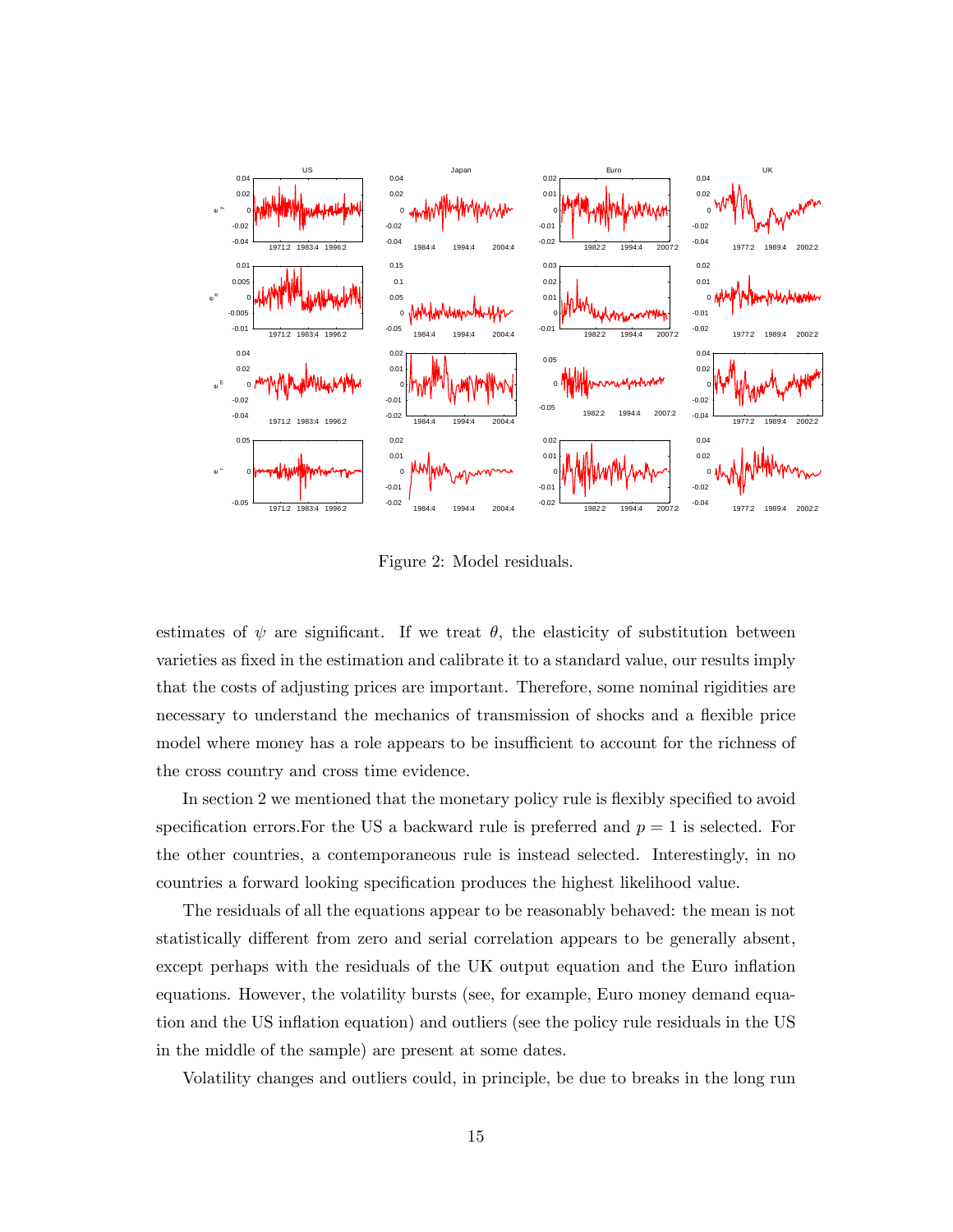properties of the per-capita output and money series. To check for this possibility, we have re-estimated the model allowing for a segmentation in the trend of these two variables at 1980:1 for the US; at 1992:4 for the UK and the Euro area, and at 1990:4 for Japan. It turns out that this alteration adds noise to the estimate but does not change the basic features of the estimated residuals. Furthermore, since the exact location of the break does not matter - we can move the break dates within a year (backward or forward) of the selected ones without much changes - volatility changes are unlikely to be due specification errors.

There is also little evidence that the residuals of the model are predictable using lags of the endogenous variables. For example, in the US, a regression of the residuals over lags of the endogenous variables yield coefficients which are very small - the largest point estimate  $(-0.16)$  is the one obtained regressing the residuals of the inflation equation on the second lag of inflation. For other countries, the regression coefficients are even smaller. Thus, apart from volatility changes, the model we use appears to be sufficiently well specified to make inference about the role of money credible.

#### 4.2 Is money statistically important? Full sample estimates

In the full sample, the coefficient measuring the direct impact of real balances,  $\omega_2$ , is negative in three of the four countries, but all estimates are statistically insignificant. The indirect effect of real balances,  $\rho_m$ , is estimated to be positive and moderate in all countries and is everywhere significant, except in the UK. The point estimates of this parameter imply that a one percent deviation of real balances from their steady state value has short run effects on interest rates ranging from  $0.25$  to  $0.50$  percentage points, depending on the country, in line with the estimates of Barthelemy et al., 2008.

A joint test for the importance of  $\omega_2$  and  $\rho_m$  gives a stronger role to the stock of real balances in the model. In all countries, money is statistically important in explaining data fluctuations. The likelihood ratio test strongly rejects the hypothesis that both coefficients are zero, while the Bayes factor is conclusively against this hypothesis except in the US (here the evidence only mildly against the hypothesis). Since the LR test and Schwarz criteria give similar conclusions, small sample biases are unlikely to be important for full sample estimates. Note that since both statistics accounts the fit of the whole system, the results they provide are more powerful than simple t-statistics in evaluating the role of money in the model.

Do these estimates depend on the calibrated values of  $\eta_4$ ? As the appendix shows,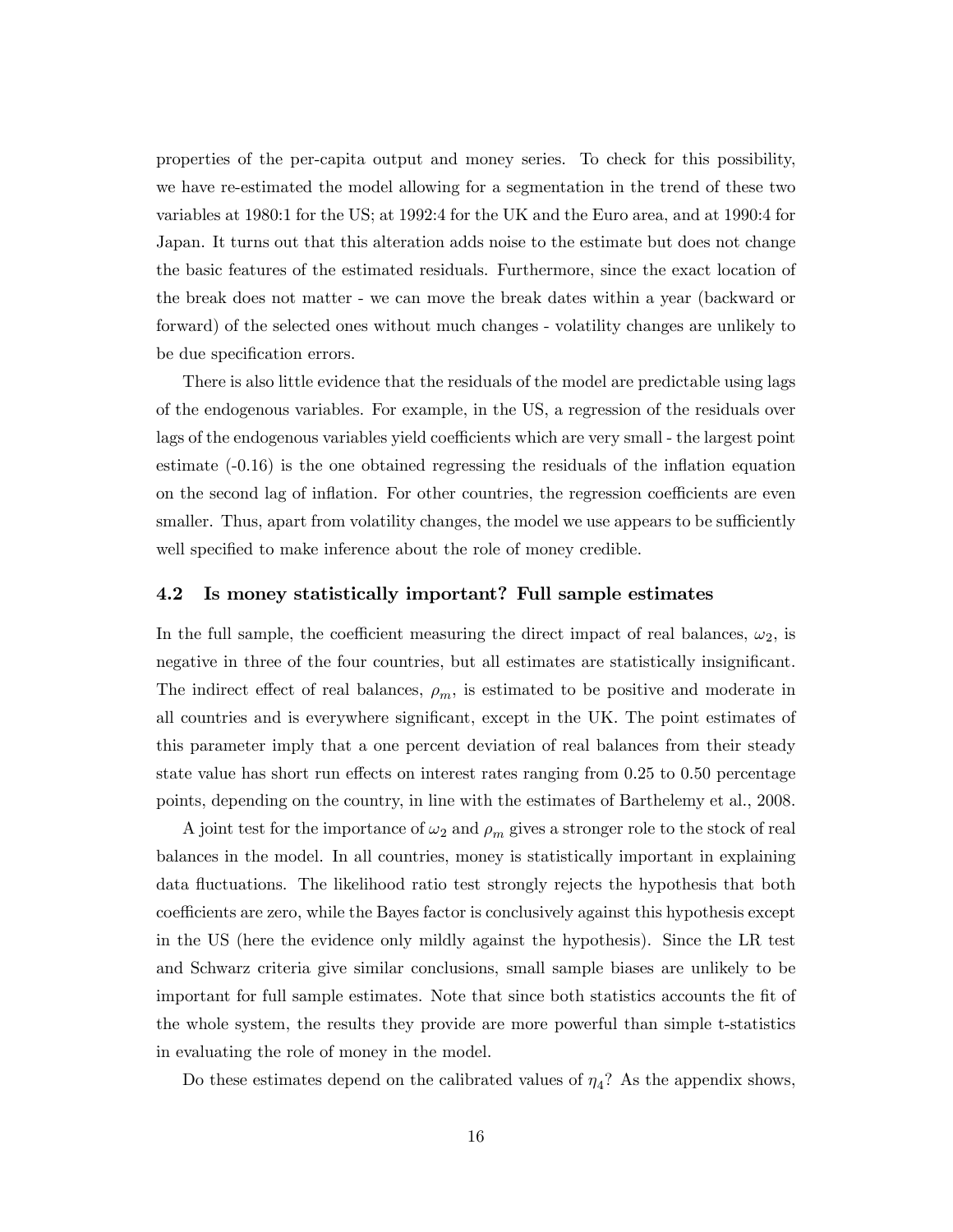the selected values of  $\eta_4$  have little influence on the conclusions reached. For example, calibrating  $\omega_1$  to one, does change the magnitude of  $\omega_2$  but both the sign and the significance of the estimates are unaffected. Thus, a negative estimate for  $\omega_2$  is not obtained because only  $\omega_1 + \omega_2$  is identifiable and  $\omega_1$  is calibrated to be too high.

### 4.3 Is money statistically important? Subsample evidence

There is considerable evidence that the time series features of output, ináation, nominal rate and money have changed over time and figure 2 confirms, to a large extent, that this is the case in all the countries. Therefore, we have re-estimated the specification allowing both the trend and the cyclical relationships to be varying over time. This exercise permits us to examine whether time variations in the role of money have any possibility to explain the changes in output and ináation dynamics experienced since the mid 1980s. However, since both the likelihood ratio and the t-tests are considerably biased in small samples, care should be exercised in interpreting the results one obtains.

The parameters of interest are estimated using the samples 1959:1-1979:4 and 1980:1-2008:2 for the US, the samples 1980:1-1990:4 and 1991:1-2007:4 for Japan, the samples 1970:1-1992:4 and 1993:1-2007:4 for the Euro area, and the samples 1965:1- 1992:4 and 1993:1-2008:2 for the UK. The location of the breaks reflect the history of the individual countries: for the US, 1980 was the year when inflation and the nominal rate started declining from their peak levels; for the Euro area, the break roughly corresponds to the time when the Maastricht Treaty was implemented and to the beginning of the decline of ináation and the nominal rate from the 1980s levels. For the UK, the break is selected to separate the inflation targeting period from previous monetary policy experiences. Finally, the second subsample in Japan starts in correspondence with the bursting of the land bubble which, by many, was considered the trigger of the so-called "Lost Decade". We a-priori select a break date (and analyze the sensitivity of the estimates moving the break date backward and forward) rather than formally test for breaks for two reasons. Standard break tests are of univariate nature and when applied to the four variables used here do not select a single break date. Therefore, considerable judgment needs to be used also after formal testing. Moreover, since the data does not necessarily fit the assumptions underlying these tests, classical type II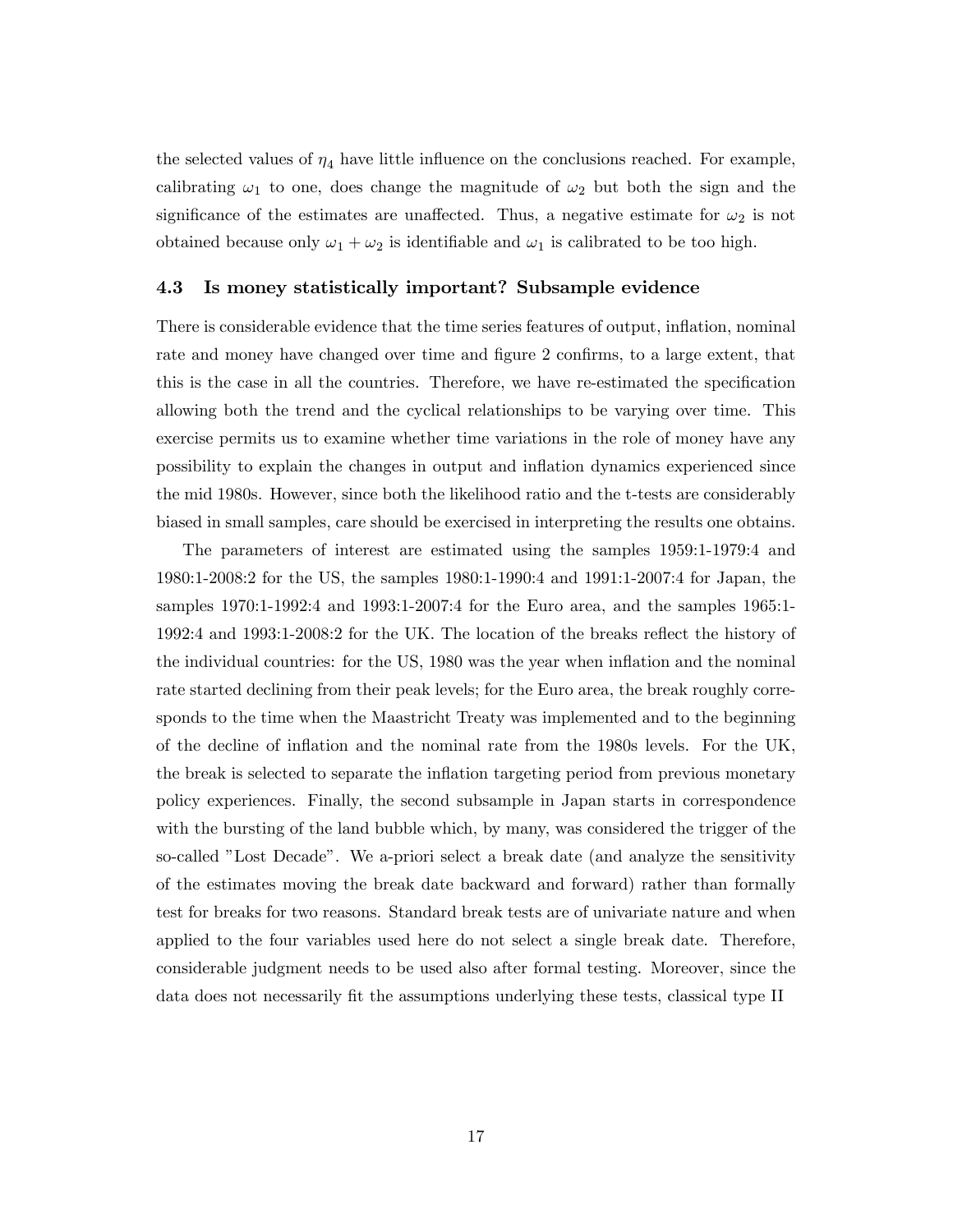errors could make structural estimates problematic. These errors can be in part avoided with the selected strategy.

The structural relationships appear to have changed over time in all countries; variations are present in the parameters governing the private sector behavior; the monetary policy rule; and the variance of certain shocks. For the parameters regulating the role of money, conclusions depend on the country.

For the US, the coefficient measuring the direct role of money in transmitting fluctuation to output and inflation is significant in both subsamples. Since this coefficient was insignificant in the full sample, time heterogeneities appear to be important. Notice also that the sign and the magnitude of the estimated coefficient depend on the sample: consumption and real balances are complement in the utility function in the pre-1980 sample, but they are substitute in the post-1980 sample. The coefficient measuring the indirect effect of money also displays important variations: it is negative and insignificant in the pre-1980 sample but becomes positive and significant in the post 1980 sample. Since both the LR test and the log Bayes factor suggest that money matters and rejection of the null hypothesis is stronger in the two subsamples than for the full sample, it is reasonable to conjecture that i) the channels through which the stock of real balances affects output and inflation fluctuations may have changed over time, and ii) full sample estimates provide a misleading picture of the role of money in the US economy.

Money has a marginal role in explaining output and inflation fluctuations in Japan in the Örst sample, with the Bayes factor being inconclusive about its relevance in the model. Here, the direct and the indirect effects of money are individually significant and the point estimate of  $\rho_m$  is negative. As we have mentioned, a negative value is economically meaningful once it is taken into account that by reacting to nominal balances the central bank may temper a possibly too strong policy reaction to ináation. In the second subsample, estimates of both parameters are smaller and insignificant and both the LR and the Bayes factor give money a rather limited role in the propagating cyclical áuctuations. For our purposes, it is important to emphasize that the role of money has dramatically changed over time also in Japan, making full sample estimates somewhat dubious.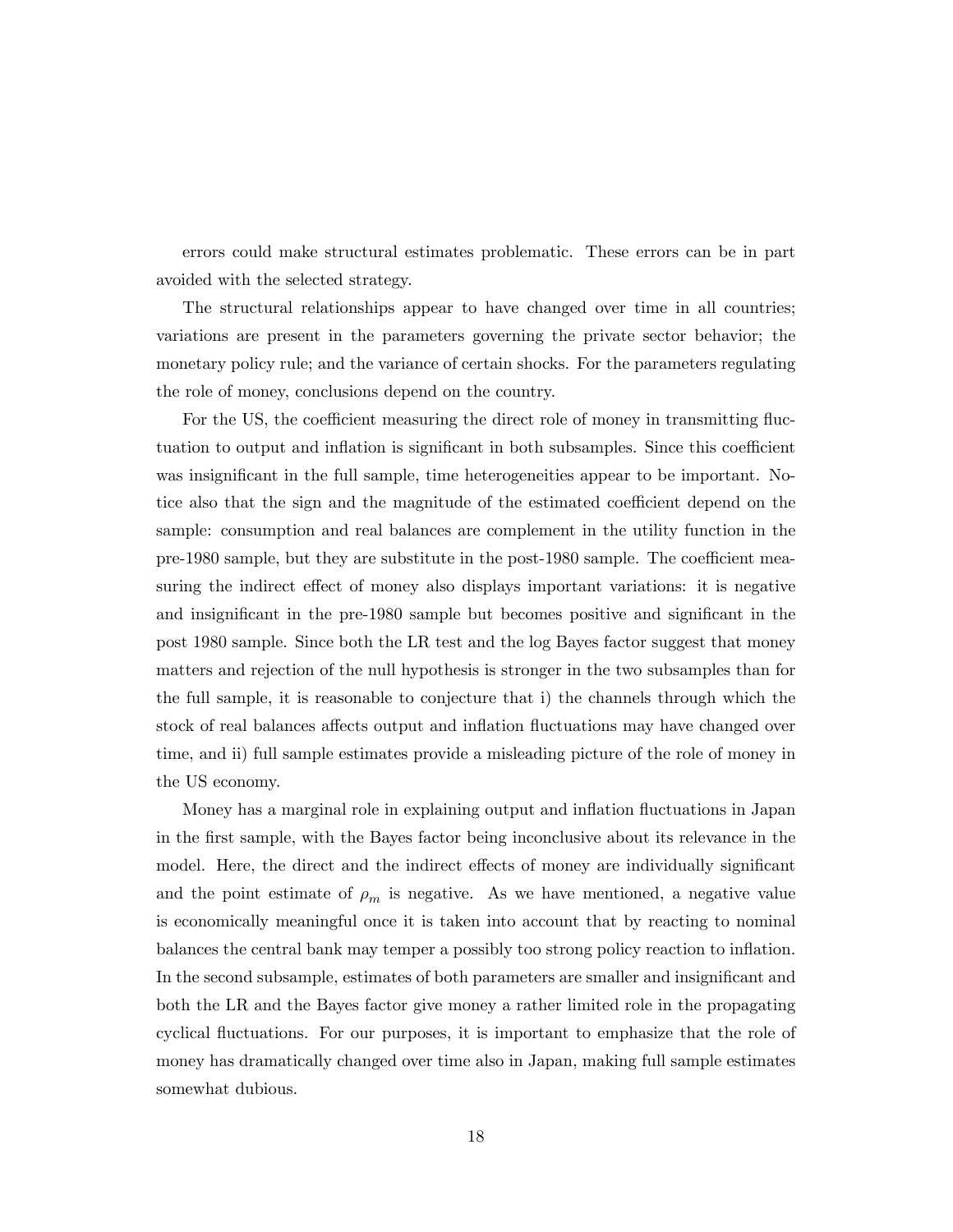|                  | Full sample         |              | Sample 1            |          | Sample 2            |          |
|------------------|---------------------|--------------|---------------------|----------|---------------------|----------|
|                  | With money No money |              | With money No money |          | With money No money |          |
| $\psi$           | 0.7430              | 0.1620       | 0.0009              | 0.1065   | 2.0342              | 0.1071   |
|                  | (0.1643)            | (0.0356)     | (0.0013)            | (0.0521) | (0.4474)            | (0.0140) |
|                  | 0.9900              | 0.9900       | 0.9900              | 0.9900   | 0.9900              | 0.9900   |
| $\omega_2$       | $-0.5125$           | 0.0000       | 24.1444             | 0.0000   | $-0.9781$           | 0.0000   |
|                  | (0.5226)            |              | (8.1261)            |          | (0.1989)            |          |
| $\gamma_2$       | 0.0744              | 0.2474       | $-0.0278$           | 0.1032   | 0.3625              | 0.3300   |
|                  | (0.0817)            | (0.0760)     | (0.0283)            | (0.1787) | (0.0708)            | (0.0713) |
| $\boldsymbol{h}$ | 0.7162              | 0.9410       | 0.8846              | 0.9410   | 0.1469              | 0.9574   |
|                  | (0.0848)            | (0.0646)     | (0.0262)            | (0.0394) | (0.1106)            | (0.0167) |
| $\rho_r$         | 0.6824              | 0.8229       | 0.8080              | 0.5441   | 0.6284              | 0.7268   |
|                  | (0.0383)            | (0.0320)     | (0.0707)            | (0.1150) | (0.0366)            | (0.0369) |
| $\rho_y$         | 0.1779              | 0.7095       | 0.3571              | 0.2289   | 0.4796              | 0.9310   |
|                  | (0.0760)            | (0.1512)     | (0.0938)            | (0.0655) | (0.1136)            | (0.1428) |
| $\rho_p$         | 4.3719              | 3.5155       | 2.1510              | 2.5050   | 6.0769              | 5.4809   |
|                  | (0.3911)            | (0.1848)     | (0.4814)            | (0.2664) | (0.5471)            | (0.5524) |
| $\rho_m$         | 1.5814              | 0.0000       | $-0.0363$           | 0.0000   | 1.8107              | 0.0000   |
|                  | (0.2964)            |              | (0.2187)            |          | (0.2816)            |          |
| $\rho_a$         | 0.9629              | 0.9245       | 0.9204              | 0.9859   | 0.9863              | 0.9851   |
|                  | (0.0183)            | (0.0077)     | (0.0291)            | (0.0230) | (0.0034)            | (0.0053) |
| $\rho_e$         | 0.9775              | 0.9765       | 0.9689              | 0.9813   | 0.9807              | 0.9788   |
|                  | (0.0083)            | (0.0083)     | (0.0002)            | (0.0223) | (0.0089)            | (0.0082) |
| $\rho_z$         | 0.7009              | 0.7969       | 0.8700              | 0.6034   | 0.9509              | 0.7055   |
|                  | (0.0739)            | (0.0287)     | (0.0803)            | (0.2736) | (0.0300)            | (0.0671) |
| $\sigma_r$       | 0.0099              | 0.0085       | 0.0067              | 0.0077   | 0.0092              | 0.0094   |
|                  | (0.0684)            | (0.0593)     | (0.1172)            | (0.1131) | (0.0763)            | (0.0767) |
| $\sigma_a$       | 0.1618              | 0.1030       | 0.1316              | 0.3094   | 0.4889              | 0.5348   |
|                  | (0.5429)            | (0.1736)     | (0.1683)            | (2.0135) | (0.3885)            | (0.5664) |
| $\sigma_e$       | 0.0093              | 0.0094       | 0.0110              | 0.0103   | 0.0088              | 0.0080   |
|                  | (0.0508)            | (0.0517)     | (0.0676)            | (0.0717) | (0.0673)            | (0.0691) |
| $\sigma_z$       | 0.0054              | 0.0045       | 0.4911              | 0.0125   | 0.0029              | 0.0072   |
|                  | (0.0798)            | (0.2286)     | (1.5415)            | (0.4582) | (0.0984)            | (0.1557) |
| $\boldsymbol{p}$ | 1                   | $\mathbf{1}$ | 1                   | 1        | 1                   | 1        |
| Log L            | 2674.93             | 2664.85      | 1180.82             | 1146.16  | 1589.29             | 1566.04  |
| Sample size      | 197                 | 197          | 84                  | 84       | 113                 | 113      |
| LR-test p-value  | 0.0000              |              | 0.0000              |          | 0.0000              |          |
| Schwarz          | 4.79                |              | 30.24               |          | 18.50               |          |

Table 1: Parameter estimates for US. In the estimation  $\beta$  is calibrated at 0.99 and  $\omega_1$ at 2.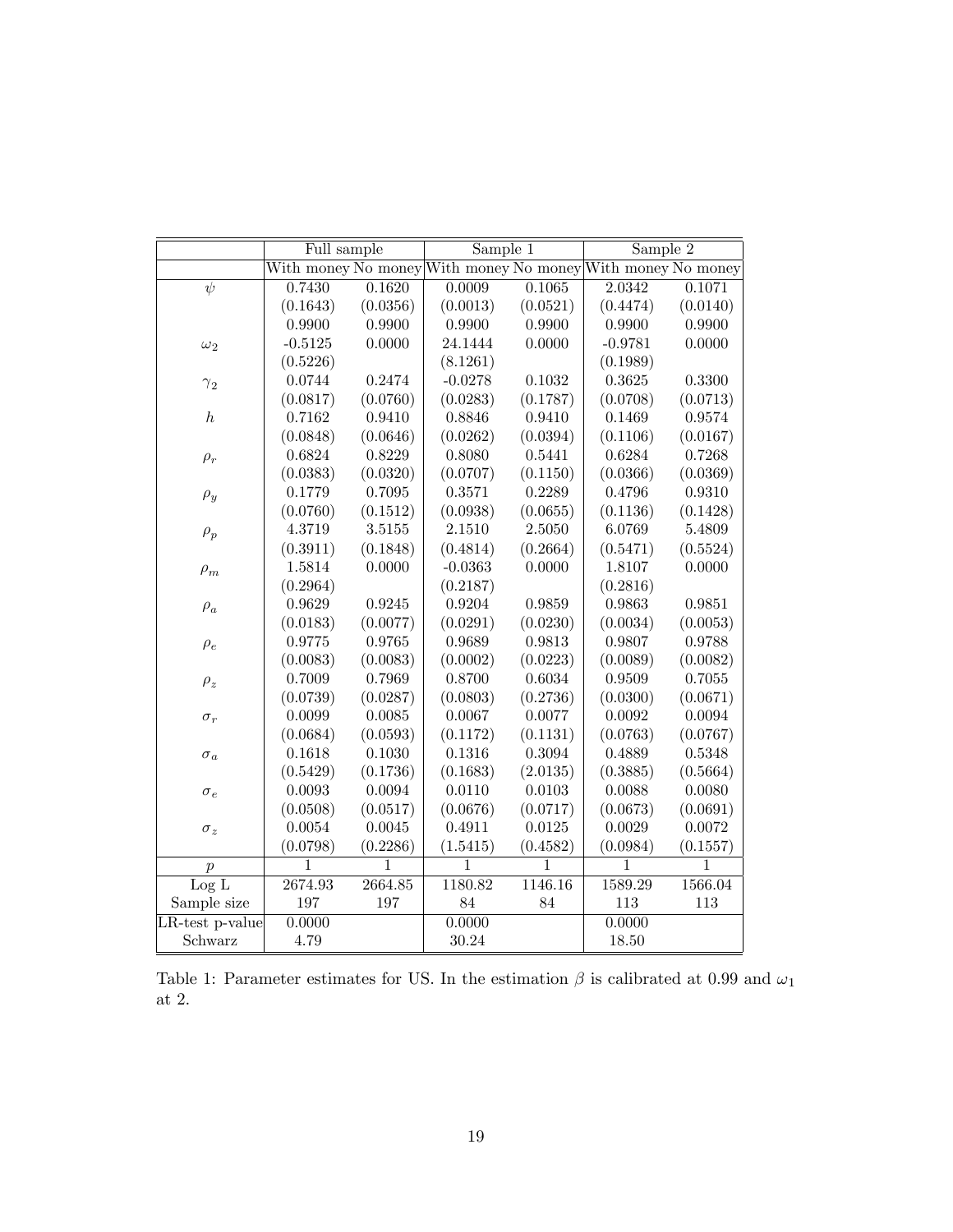|                            | Full sample         |                | Sample 1            |                | Sample 2            |                |
|----------------------------|---------------------|----------------|---------------------|----------------|---------------------|----------------|
|                            | with money no money |                | with money no money |                | with money no money |                |
| $\psi$                     | 0.6361              | 0.1590         | 0.0460              | 0.3088         | 0.1085              | 0.1122         |
|                            | (0.1477)            | (0.0099)       | (0.0043)            | (0.6299)       | (0.2057)            | (0.0138)       |
|                            | 0.9900              | 0.9900         | 0.9900              | 0.9900         | 0.9900              | 0.9900         |
| $\omega_2$                 | $-0.2254$           | 0.0000         | 1.2148              | 0.0000         | 0.6241              | 0.0000         |
|                            | (0.1354)            |                | (0.2093)            |                | (1.1793)            |                |
| $\gamma_2$                 | 0.0002              | $-0.0647$      | $-0.2875$           | 0.1315         | 0.0744              | $-0.9839$      |
|                            | (0.1402)            | (0.1707)       | (0.1772)            | (3.0041)       | (1.6573)            | (3.6494)       |
| $\boldsymbol{h}$           | 0.9881              | 0.7263         | 0.3922              | 0.8709         | 0.3633              | 0.3549         |
|                            | (0.0187)            | (0.0402)       | (0.2232)            | (1.0910)       | (1.1472)            | (0.2146)       |
| $\rho_r$                   | 0.8419              | 0.9064         | 0.5787              | 0.7480         | 0.8262              | 0.8129         |
|                            | (0.082)             | (0.0138)       | (0.0711)            | (1.0807)       | (0.1039)            | (0.0993)       |
| $\rho_y$                   | 0.1836              | 1.1968         | 0.9794              | 1.3213         | 1.9470              | 1.4477         |
|                            | (0.0363)            | (0.0656)       | (0.1370)            | (6.5565)       | (2.0552)            | (0.5383)       |
| $\rho_p$                   | 0.0671              | 0.4748         | 1.2652              | 0.4912         | $-0.4152$           | 0.6430         |
|                            | (0.4427)            | (0.1626)       | (0.3589)            | (2.6899)       | (2.6917)            | (3.9775)       |
| $\rho_m$                   | 1.0471              | 0.0000         | $-1.3553$           | 0.0000         | 1.0130              | 0.0000         |
|                            | (0.4473)            |                | (0.5408)            |                | (2.5827)            |                |
| $\rho_a$                   | 0.9950              | 0.9862         | 0.9911              | 0.9842         | 0.9842              | 0.9679         |
|                            | (0.0023)            | (0.0018)       | (0.0013)            | (0.1433)       | (0.0336)            | (0.0118)       |
| $\rho_e$                   | 0.9990              | 0.9557         | 0.9825              | 0.9370         | 0.9884              | 0.9674         |
|                            | (0.0037)            | (0.0126)       | (0.0087)            | (0.2245)       | (0.0117)            | (0.0209)       |
| $\rho_z$                   | 0.0467              | 0.0375         | 0.0276              | 0.0007         | 0.0455              | 0.0230         |
|                            | (0.0817)            | (0.0344)       | (0.0603)            | (1.6813)       | (0.1708)            | (0.2967)       |
| $\sigma_r$                 | 0.0060              | 0.0067         | 0.0080              | 0.0084         | 0.0099              | 0.0065         |
|                            | (0.1553)            | (0.1148)       | (0.1368)            | (2.6828)       | (1.2895)            | (1.6335)       |
| $\sigma_a$                 | 0.4457              | 0.1947         | 0.3893              | 0.3061         | 0.1020              | 0.0751         |
|                            | (0.3466)            | (0.0996)       | (0.3446)            | (4.8069)       | (3.3294)            | (1.0439)       |
| $\sigma_e$                 | 0.0095              | 0.0082         | 0.0100              | 0.0101         | 0.0065              | 0.0064         |
|                            | (0.1206)            | (0.0771)       | (0.1226)            | (1.9665)       | (0.4139)            | (0.4479)       |
| $\sigma_z$                 | 0.0259              | 0.1072         | 0.4021              | 0.0603         | 0.1288              | 0.1101         |
|                            | (0.2806)            | (0.0864)       | (0.2026)            | (3.4141)       | (1.7468)            | (0.2132)       |
| $\boldsymbol{p}$           | $\overline{0}$      | $\overline{0}$ | $\overline{0}$      | $\overline{0}$ | $\overline{0}$      | $\overline{0}$ |
| $\overline{\text{Log } L}$ | 1423.66             | 1396.00        | 545.16              | 540.50         | 926.79              | 936.43         |
| Sample size                | 112                 | 112            | 44                  | 44             | 68                  | 68             |
| LR-test p-value            | 0.0000              |                | 0.0090              |                | 1.0000              |                |
| Schwarz                    | 22.94               |                | 0.87                |                | $-13.85$            |                |

Table 2: Parameter estimates for Japan. In the estimation  $\beta$  is calibrated at 0.99 and  $\omega_1$  at 2.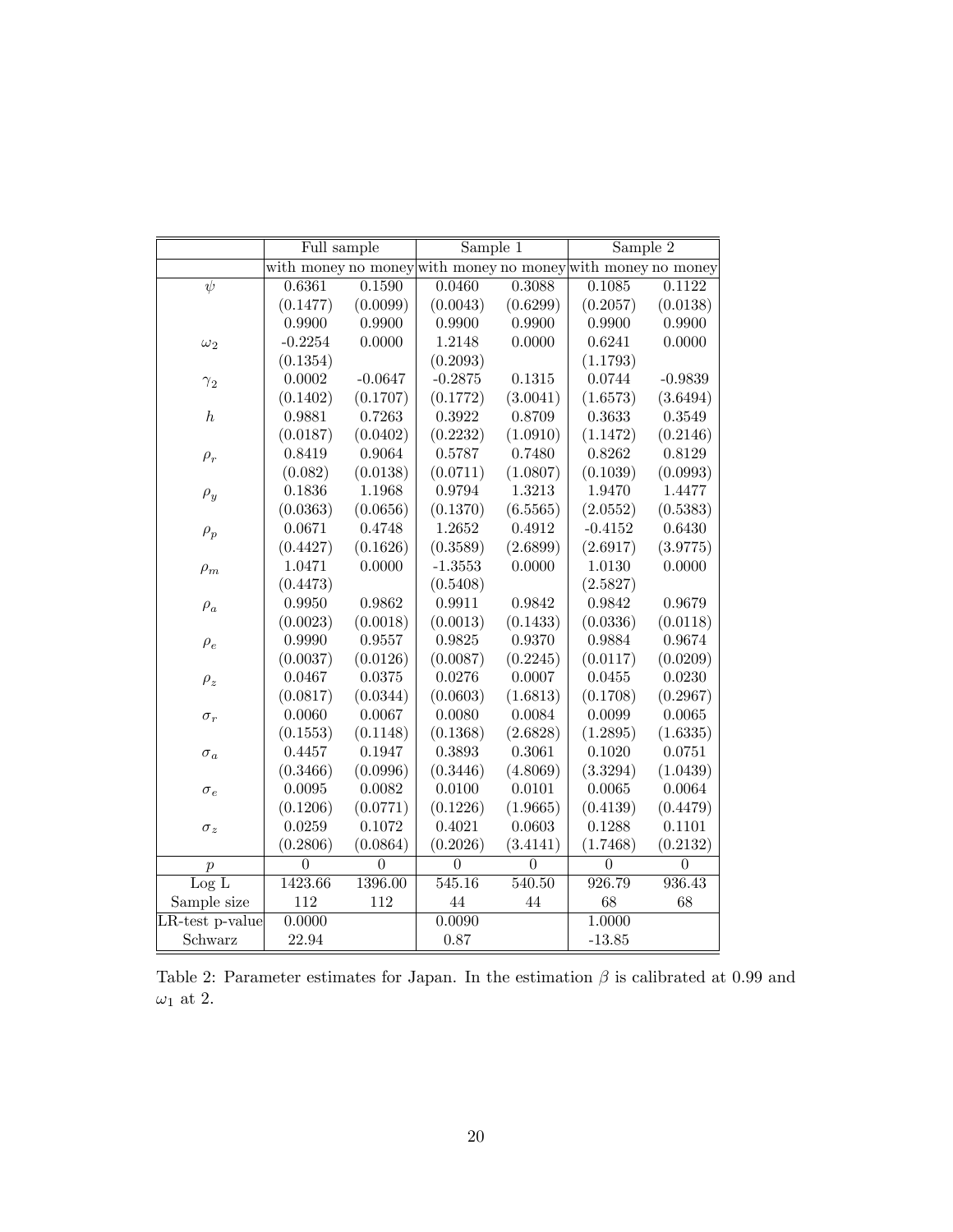|                           | Full sample         |                | Sample 1            |                | Sample 2            |                |
|---------------------------|---------------------|----------------|---------------------|----------------|---------------------|----------------|
|                           | with money no money |                | with money no money |                | with money no money |                |
| $\psi$                    | 6.3863              | 6.5444         | 0.0373              | 0.6887         | 0.1450              | 0.1009         |
|                           | (1.8553)            | (0.9615)       | (0.0078)            | (0.1024)       | (0.0284)            | (0.0364)       |
|                           | 0.9900              | 0.9900         | 0.9900              | 0.9900         | 0.9900              | 0.9900         |
| $\omega_2$                | $-1.9986$           | 0.0000         | $-0.8089$           | 0.0000         | $-0.0272$           | 0.0000         |
|                           | (1.3404)            |                | (0.2178)            |                | (0.0671)            |                |
| $\gamma_2$                | 0.1238              | $-0.0370$      | 0.2723              | $-0.1271$      | 0.1782              | 0.1190         |
|                           | (0.0991)            | (0.1812)       | (0.2000)            | (0.1845)       | (0.1610)            | (0.5721)       |
| $\boldsymbol{h}$          | 0.1375              | 0.2152         | 0.5723              | 0.6495         | 0.9110              | 0.9634         |
|                           | (0.0850)            | (0.0814)       | (0.1101)            | (0.0692)       | (0.0567)            | (0.0342)       |
| $\rho_r$                  | 0.5640              | 0.5454         | 0.7394              | 0.8534         | 0.8877              | 0.9199         |
|                           | (0.0696)            | (0.0554)       | (0.0402)            | (0.0195)       | (0.0259)            | (0.0759)       |
| $\rho_y$                  | 0.5427              | 0.2596         | 1.3873              | 1.8212         | 2.2281              | 3.0527         |
|                           | (0.1186)            | (0.1371)       | (0.1953)            | (0.2643)       | (0.3486)            | (2.9861)       |
| $\rho_p$                  | 4.3265              | 4.9937         | $-0.5509$           | 3.2928         | 4.5742              | 1.3242         |
|                           | (0.3497)            | (0.4082)       | (0.8814)            | (0.6420)       | (1.0750)            | (4.5498)       |
| $\rho_m$                  | 0.6695              | 0.0000         | 0.5959              | 0.0000         | 0.8109              | 0.0000         |
|                           | (0.2347)            |                | (0.3828)            |                | (0.6799)            |                |
| $\rho_a$                  | 0.9782              | 0.9934         | 0.9346              | 0.8937         | 0.9790              | 0.9956         |
|                           | (0.0069)            | (0.0019)       | (0.0135)            | (0.0222)       | (0.0049)            | (0.0310)       |
| $\rho_e$                  | 0.9876              | 0.9938         | 0.9328              | 0.9475         | 0.9767              | 0.9935         |
|                           | (0.0020)            | (0.0063)       | (0.0098)            | (0.0131)       | (0.0107)            | (0.0058)       |
| $\rho_z$                  | 0.9692              | 0.9908         | 0.7524              | 0.5821         | 0.2354              | 0.2325         |
|                           | (0.0051)            | (0.0064)       | (0.0472)            | (0.0848)       | (0.1277)            | (0.1201)       |
| $\sigma_r$                | 0.0130              | $0.0138\,$     | 0.0094              | 0.0084         | 0.0039              | 0.0036         |
|                           | (0.1529)            | (0.1747)       | (0.1482)            | (0.1175)       | (0.1331)            | (0.1259)       |
| $\sigma_a$                | 0.2358              | 0.7668         | 0.1119              | 0.0745         | 0.1695              | 0.8241         |
|                           | (0.3974)            | (0.2108)       | (0.1920)            | (0.1781)       | (0.2637)            | (11.6015)      |
| $\sigma_e$                | 0.0131              | 0.0129         | 0.0115              | 0.0140         | 0.0077              | 0.0076         |
|                           | (0.0544)            | (0.0575)       | (0.0670)            | (0.0707)       | (0.0957)            | (0.1259)       |
| $\sigma_z$                | 0.0022              | 0.0027         | 0.0317              | 0.0043         | 0.0103              | 0.0148         |
|                           | (0.1348)            | (0.0621)       | (0.2384)            | (0.1621)       | (0.2933)            | (0.3284)       |
| $\boldsymbol{p}$          | $\overline{0}$      | $\overline{0}$ | $\overline{0}$      | $\overline{0}$ | $\boldsymbol{0}$    | $\overline{0}$ |
| $\overline{\text{Log L}}$ | 2132.74             | 2119.91        | 1212.76             | 1214.75        | 953.22              | 957.24         |
| Sample size               | 153                 | 153            | 91                  | 91             | 62                  | 62             |
| LR-test p-value           | 0.0000              |                | 1.0000              |                | 1.0000              |                |
| Schwarz                   | 7.79                |                | $-6.50$             |                | $-8.14$             |                |

Table 3: Parameter estimates for the Euro area. In the estimation  $\beta$  is calibrated at  $0.99$  and  $\omega_1$  at 2.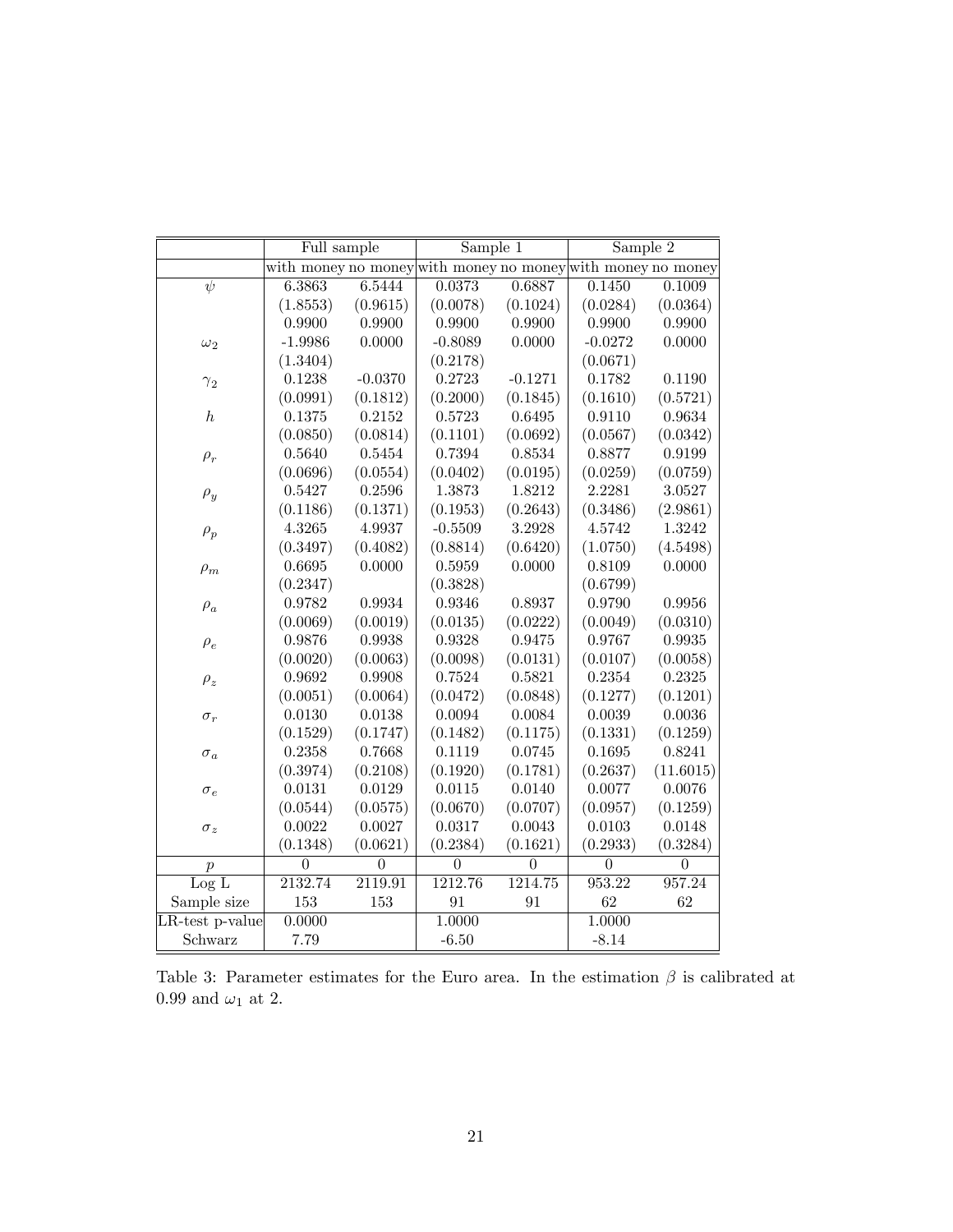|                     | Full sample         |                |                                         | Sample 1       |           | Sample 2       |  |
|---------------------|---------------------|----------------|-----------------------------------------|----------------|-----------|----------------|--|
|                     | with money no money |                | with money no money with money no money |                |           |                |  |
| $\psi$              | $-0.0007$           | $-0.0008$      | 0.0813                                  | 0.0298         | 13.4829   | 8.2998         |  |
|                     | (0.0014)            | (0.0032)       | (0.0519)                                | (0.0095)       | (1.9491)  | (1.6284)       |  |
| $\omega_2$          | 1.1985              | 0.0000         | $-0.6567$                               | 0.0000         | $-2.5079$ | 0.0000         |  |
|                     | (2.5277)            | (0.0000)       | (0.2108)                                | (0.0000)       | (0.1885)  | (0.0000)       |  |
| $\gamma_2$          | 1.1783              | 0.8326         | 0.2110                                  | 0.2893         | 0.0886    | 0.4771         |  |
|                     | (2.5605)            | (3.1799)       | (0.2184)                                | (0.2274)       | (0.0313)  | (0.2433)       |  |
| $\boldsymbol{h}$    | 0.0337              | 0.3826         | 0.5963                                  | 0.7327         | 0.5217    | 0.5859         |  |
|                     | (0.2139)            | (0.1525)       | (0.1504)                                | (0.1420)       | (0.0791)  | (0.0749)       |  |
| $\rho_r$            | 0.9521              | 0.9963         | 0.4880                                  | 0.5701         | 0.7517    | 0.3743         |  |
|                     | (0.1538)            | (0.0043)       | (0.1233)                                | (0.1451)       | (0.0572)  | (0.0631)       |  |
| $\rho_y$            | 0.0166              | 0.4663         | 0.7018                                  | 1.0157         | 0.4869    | 0.5233         |  |
|                     | (0.0693)            | (0.0566)       | (0.1741)                                | (0.2958)       | (0.7857)  | (0.3722)       |  |
| $\rho_p$            | 1.4905              | $-0.0763$      | $0.6751\,$                              | $-1.5171$      | 44.3673   | 41.8592        |  |
|                     | (3.4930)            | (3.2169)       | (1.3835)                                | (1.8921)       | (3.7231)  | (8.7637)       |  |
| $\rho_m$            | 0.2876              | 0.0000         | $-0.3505$                               | 0.0000         | 1.8257    | 0.0000         |  |
|                     | (0.4422)            | (0.0000)       | (0.2325)                                | (0.0000)       | (1.5568)  | (0.0000)       |  |
| $\rho_a$            | 0.8891              | 0.7798         | 0.9047                                  | 0.9591         | 0.9307    | 0.8811         |  |
|                     | (0.2943)            | (0.0568)       | (0.0366)                                | (0.0067)       | (0.0211)  | (0.0322)       |  |
| $\rho_e$            | 1.0000              | 0.8930         | 0.9280                                  | 0.9279         | 0.9490    | 0.9282         |  |
|                     | (0.0560)            | (0.0411)       | (0.0198)                                | (0.0381)       | (0.0097)  | (0.0131)       |  |
| $\rho_z$            | 0.9153              | 0.9990         | 0.5609                                  | 0.5635         | 0.9280    | 0.8830         |  |
|                     | (0.1484)            | (0.0459)       | (0.1499)                                | (0.1260)       | (0.0598)  | (0.0271)       |  |
| $\sigma_r$          | 0.0061              | 0.0090         | 0.0101                                  | 0.0116         | 0.0236    | 0.0542         |  |
|                     | (0.4083)            | (0.4336)       | (0.1467)                                | (0.1500)       | (0.3235)  | (0.3429)       |  |
| $\sigma_a$          | 0.2202              | $0.5092\,$     | 0.0785                                  | 0.1956         | 0.0496    | 0.0294         |  |
|                     | (1.4855)            | (0.3229)       | (0.3995)                                | (0.2764)       | (0.2984)  | (0.3024)       |  |
| $\sigma_e$          | 0.0410              | 0.3481         | 0.0131                                  | 0.0129         | 0.0073    | 0.0072         |  |
|                     | (1.8409)            | (0.4025)       | (0.0958)                                | (0.1236)       | (0.0866)  | (0.0839)       |  |
| $\sigma_z$          | 0.2444              | 0.0262         | 0.0130                                  | 0.0363         | 0.0013    | 0.0016         |  |
|                     | (3.1862)            | (0.3786)       | (0.4511)                                | (0.3609)       | (0.0990)  | (0.0939)       |  |
| $\overline{p}$      | $\overline{0}$      | $\overline{0}$ | $\overline{0}$                          | $\overline{0}$ | $\theta$  | $\overline{0}$ |  |
| $\overline{\log L}$ | 1716.40             | 1209.66        | 600.71                                  | 599.89         | 1005.80   | 1002.15        |  |
| Sample size         | 104                 | $104\,$        | 44                                      | 44             | 60        | 60             |  |
| LR-test p-value     | 0.0000              |                | 0.4400                                  |                | 0.0212    |                |  |
| Log Bayes factor    | 502.09              |                | $-2.56$                                 |                | $-0.44$   |                |  |

Table 4: Parameter estimates for the UK. In the estimation  $\beta$  is calibrated at 0.99 and  $\omega_1$  at 2.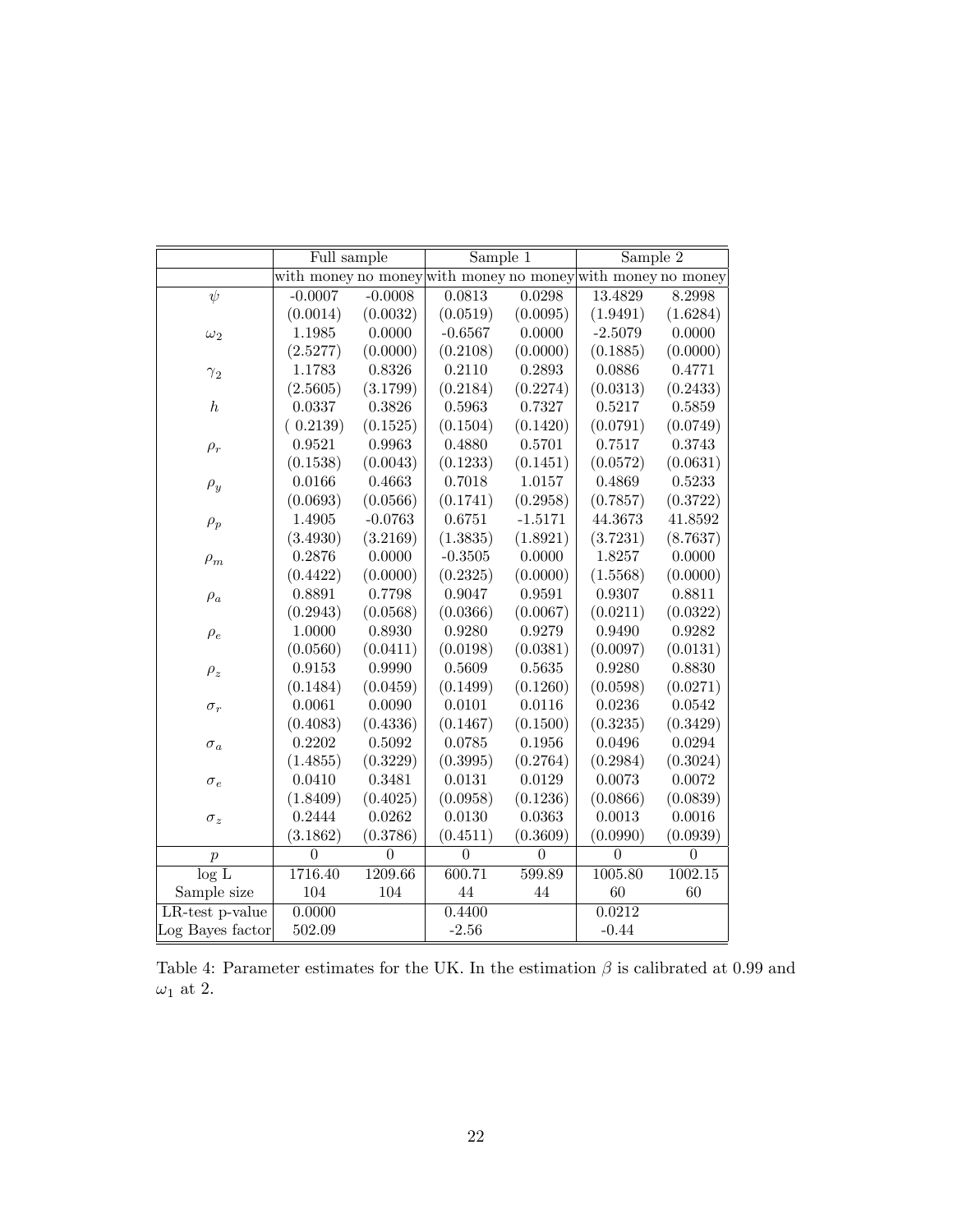When the interest rate is close to zero, the monetary policy rule we consider can be interpreted as a money growth rule. For the second sample in Japan, the estimated parameters imply, for example, that money growth was mildly linked to inflation movements and strongly and negatively linked to output gap fluctuations. In particular, a one percent fall in output below trend would have induced an almost two percent increase in money growth. Thus, our specification captures well shift in policy instruments and can reasonably represent the experience of quantitative easing which occupies part of this sample.

Money does not seem to matter much in the Euro area in the first sample. Here estimates of  $\omega_2$  are significant and negative but the overall role of money in the model is rather marginal. In the second subsample, the estimate of the direct effect of money becomes smaller and insignificant, while the estimate of the indirect effect becomes larger but remains insignificant. Overall, the role of money in transmitting fluctuations to output and ináation in the Euro is quite small in both subsamples. While the heterogeneity in the structure of the Euro economies could be responsible, in part, for the result, it is also true that repeating estimation over the two subsamples using Germany data only marginally affects the conclusions. Hence, while estimates do change over time in a direction consistent with expectations, the overall conclusions seems to be that money has little role in propagating cyclical fluctuations in the Euro area  $^7$ 

The UK is the only country where the role of money appears to have increased over time. Estimates of  $\rho_m$  are insignificant in both subsamples, while  $\omega_2$  becomes more significant in the inflation targeting sample. Note also, that while still insignificant, the point estimate of  $\rho_m$  changes sign and becomes larger in the second subsample. As in the US, subsample estimates are considerably different from those obtained in the full sample, suggesting the existence of a common pattern of the time variations in the two countries.

We have examined the sensitivity of the conclusions to changes in the break date in two ways. First, we have moved the break date forward or backward by up to two years and found very little changes in the properties of the estimates. Second, for the Euro area and Japan we have considered an additional break point in correspondence of the creation of the ECB (1998) and the separation of the Bank of Japan from the Ministry of Finance (1997). While the main features of our conclusions remain, point

<sup>&</sup>lt;sup>7</sup>This result should be contrasted with Barthelemy et al. 2008, who instead find a significant role for money in the Euro area. Differences could be due to three factors: the model specification is different; the sample they use cut across our two samples and the estimation details are different.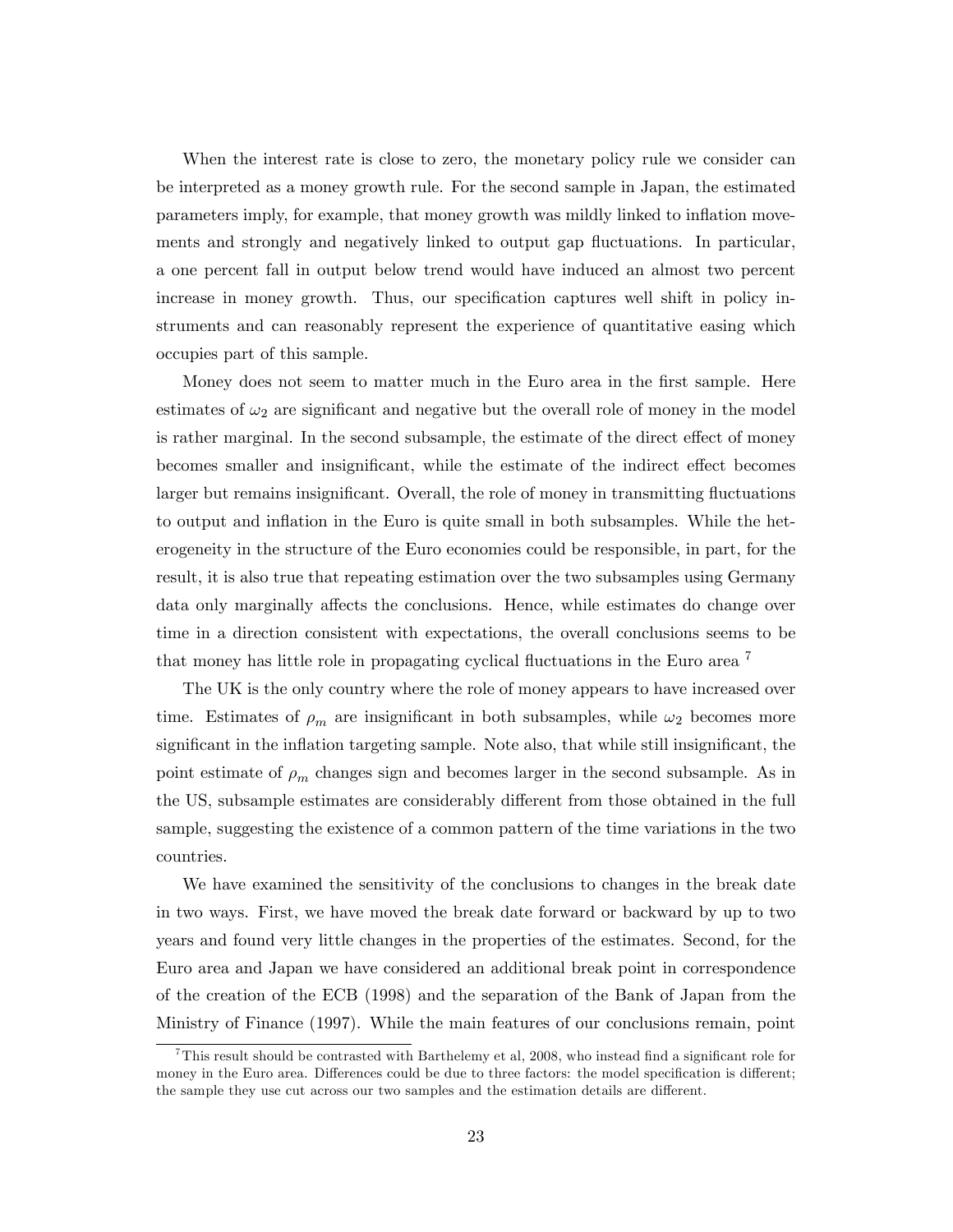estimates turn out to be very imprecise due to the small size of the last two samples.

In sum, while not uniform across countries and time periods, the evidence suggests that money matters in shaping business cycles fluctuations or, more mildly, that matters more than the literature is willing to assume. Since statistical significance does not necessarily imply distortions when interpreting the evidence, designing optimal policies, or conducting conditional forecasting exercises, section 5 examines the economic relevance of our findings.

### 4.4 Discussion

A few important points can be made from the estimates we have presented. First, money matters for output and inflation fluctuations, because it affects the marginal rate of substitution between consumption and leisure and creates a time varying wedge between consumption and output. The complementarity between consumption and real balances in the utility found, for example, in the US and in Japan in the pre-1980 sample, it is easily reconcilable with models where money has a transaction role. The substitutability we have found, for example the US and the UK in the second subsample, indicates that money has instead a store-of-value role and is consistent with the segmented market approach of Alvarez et al., 2001. In that setup, only a fraction of consumers have access to asset markets and the limited participation constrain implies that real balances become a proxy for future consumption, making real balances substitutable with current consumption.

It is worth also mentioning that a negative  $\omega_2$  could be generated with a utility function of the form  $\frac{c_t^{1-\sigma_c}}{1-\sigma_c}$  $(m_t/e_t)^{1-\sigma_m}$  $\frac{(e_i)^{1-m}}{1-\sigma_m}$ , and a strong concavity of the utility function with respect to real balances ( $\sigma_m >> 1$ ). When the economy is hit by a shock that increases inflation, the nominal rate increases, leading to a fall in the money demand. When consumption and real balances are substitute, consumption rises following such a shock, leisure falls and work effort and output increase.

Recall that our model restricts real balances to enter with the same coefficient in the Euler equation and the Phillips curve. Therefore, an alternative explanation for the substitutability between real balances and consumption comes from looking at the role that money may have in the determination of marginal costs. When firms face a cash-in-advance or a working capital constraint, the production function can be written as a function of labor and real balances (as e.g. in Benhabib and Farmer, 2000). Hence, if real balances become an input in the production process, they can contribute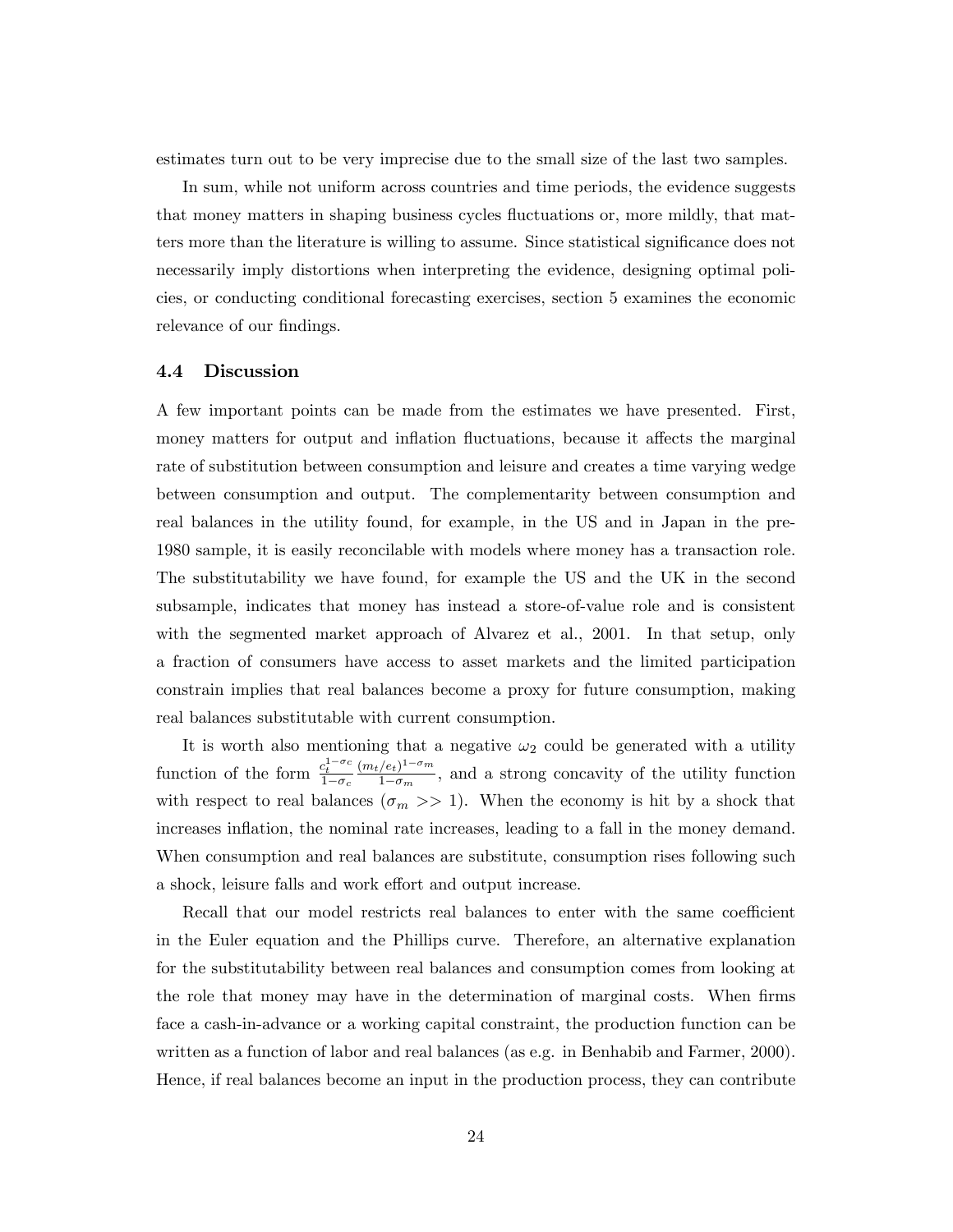to the marginal costs. Future work in the area should try to disentangle alternative explanations for the substitutability between consumption and real balances in utility since they provide alternative views about the mechanics of transmission in monetary economies. The switch in the sign of  $\omega_2$  we have obtained across subsamples in some countries also deserves careful scrutiny as it may indicate interesting changes in the way the economy works.

Second, money also matters because variations of the growth rate of the nominal quantity of money alter the nominal interest rate, which is a crucial determinant of output and ináation áuctuations. As far as we know, the typical monetary policy rules nowadays estimated in the structural literature do not include the growth rate of nominal balance among the regressors. Since reacting to nominal balances is also, indirectly, a way to react to inflation, it is likely that, in typical rules neglecting money, the inflation coefficient is biasedly estimated and the richness of second round dynamics due to money muffled. Given the estimated effects are typically important in all countries, policy analyses conducted in models where the monetary policy rule abstract from money may have important repercussions for the interpretation of the evidence. This point is well known in the SVAR literature (see e.g. Leeper and Roush, 2003 and Sims and Zha, 2006), but it is hardly mentioned in the more structural literature (see Smets and Wouters, 2007 or Justiniano, et al., 2010). We show below that interpretation mistakes are indeed important.

Taken together these two observations indicate that the IS channel is not necessarily the main mechanism through which monetary policy affects the economy. The two additional channels the model possesses constitute alternative and unexplored mechanisms through which a larger portion of the cyclical fluctuations present in the data could be accounted for.

Third, in contrast with some of the existing SVAR literature, money is important not only in the 1970s and 1980s, when central banks were explicitly or implicitly employing the growth rate of nominal aggregates as the main indicator for monetary policy decisions, but also in the 2000s, when the dynamics of monetary aggregates are hardly mentioned by Federal Reserve officials and the inflation targeting rhetoric has moved monetary aggregates to the back burner of the policy discussion. Below we investigate whether this somewhat surprising result could be spuriously due to measurement errors and/or omitted variables.

Fourth, although the estimates obtained indicate that real balances play an impor-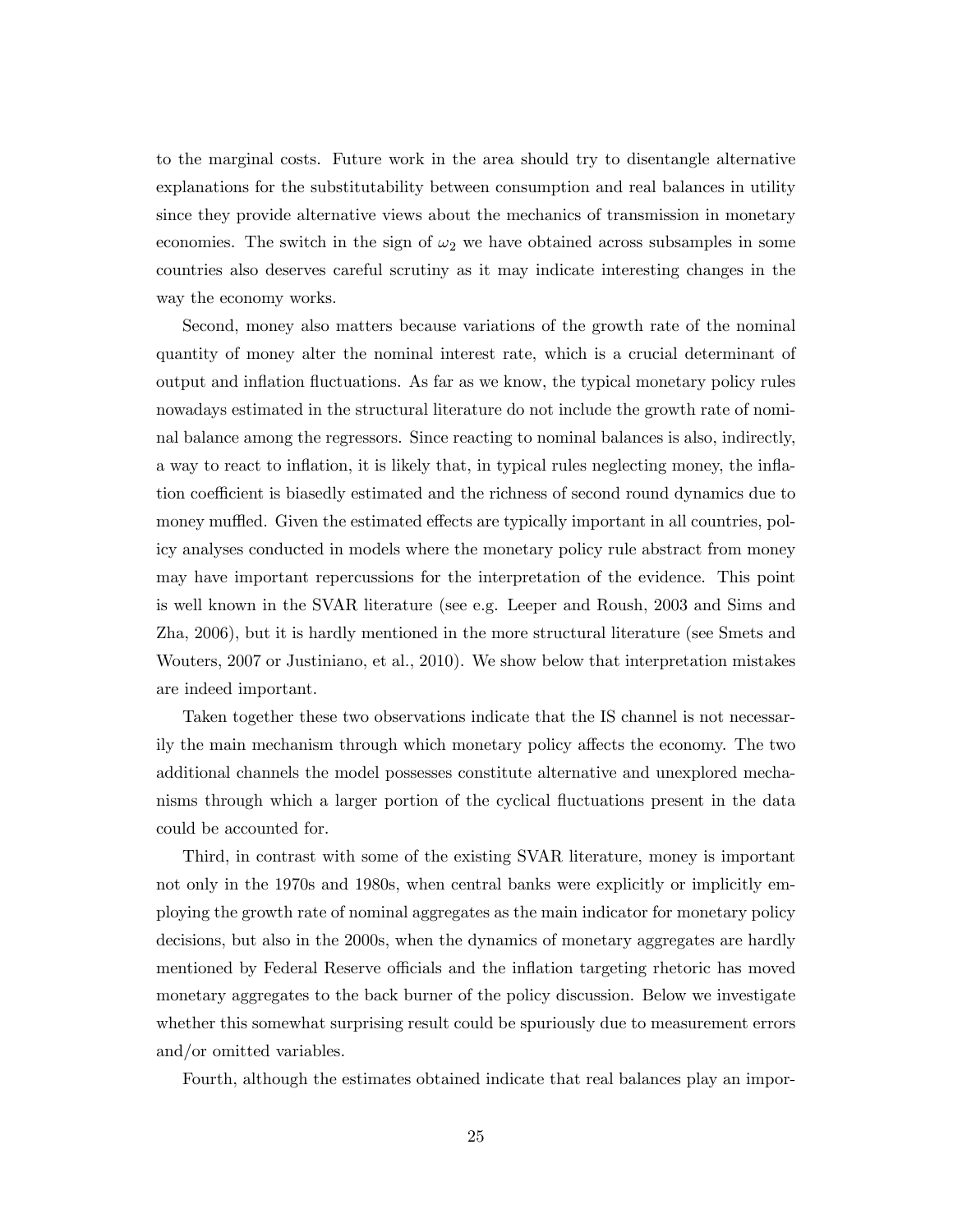|            | <b>Basic</b> | $\omega_2=0$ | $\rho_m=0$ | $\omega_2 = h = 0$ | $\rho_m = h = 0$ |
|------------|--------------|--------------|------------|--------------------|------------------|
| $\omega_2$ | $-0.9781$    | 0.0000       | $-0.1441$  | 0.000              | $-0.198$         |
|            | (0.198)      |              | (0.1940)   |                    | (0.181)          |
| $\rho_m$   | 1.810        | 1.875        | 0.000      | 1.852              | 0.000            |
|            | (0.284)      | (0.278)      |            | (0.283)            |                  |
| $\log L$   | 1589.29      | 1578.41      | 1562.75    | 1573.87            | 1569.21          |

Table 5: Alternative specifications: US, 1980:1-2008:2.

tant coincident indicator role for output and inflation fluctuations in three countries, one should be careful in translating such evidence into a statement concerning the use of real (or nominal) balances in unconditional forecasting regressions of output and inflation. The model used is stylized and, for forecasting purposes, may not be as successful as time series specifications which leave real or nominal money out. Thus, our results should be interpreted as giving money a conditional role. That is, conditional on the model, giving or not giving money a role may lead to different policy conclusions. Section 5 investigates to what extent this is the case.

Fifth, our results for the US stand in contrast with the findings of Ireland, 2004, who estimated  $\omega_2$  to be positive and insignificant using post 1980 data (and set  $\rho_m$ ) identically to zero). There are a few reasons which may account for the differences: the model specification is slightly different - we use a model with consumption habit, while Ireland does not - and the sample is slightly longer. Table 5 shows that in the longer sample, setting  $h = \rho_m = 0$  recovers Ireland's result (see the last column)<sup>8</sup>. However, the likelihood of this specification is considerably smaller than the likelihood of our basic setup and conditioning on not having nominal balances growth in the interest rate rule makes it more likely that  $\omega_2$  is small and insignificant. Thus, to properly measure the role of money for output and inflation fluctuations one needs to jointly consider the direct and the indirect effects of money. Without the latter, the likelihood function is twisted in the direction of giving money no direct role  $^9$ .

<sup>&</sup>lt;sup>8</sup>Since Ireland forces  $\omega_2$  to be positive, and the ML estimate is negative, is not surprising that he finds that it is around zero. The estimates presented in the last column mimic Ireland's result in the sense that a confidence interval of standard length would include the zero value.

<sup>9</sup>During the search with US data, we have encountered one or more local peaks where estimates of the effect of real balances in the Euler equation and the Phillips curve is indeed positive and small and the growth rate of nominal balances is marginally insignificant in the interest rule. Hence, the procedure employed to maximize the function is also important to deliver proper conclusions and the strategy outlined in section 3 helps in locating where its global maximum is.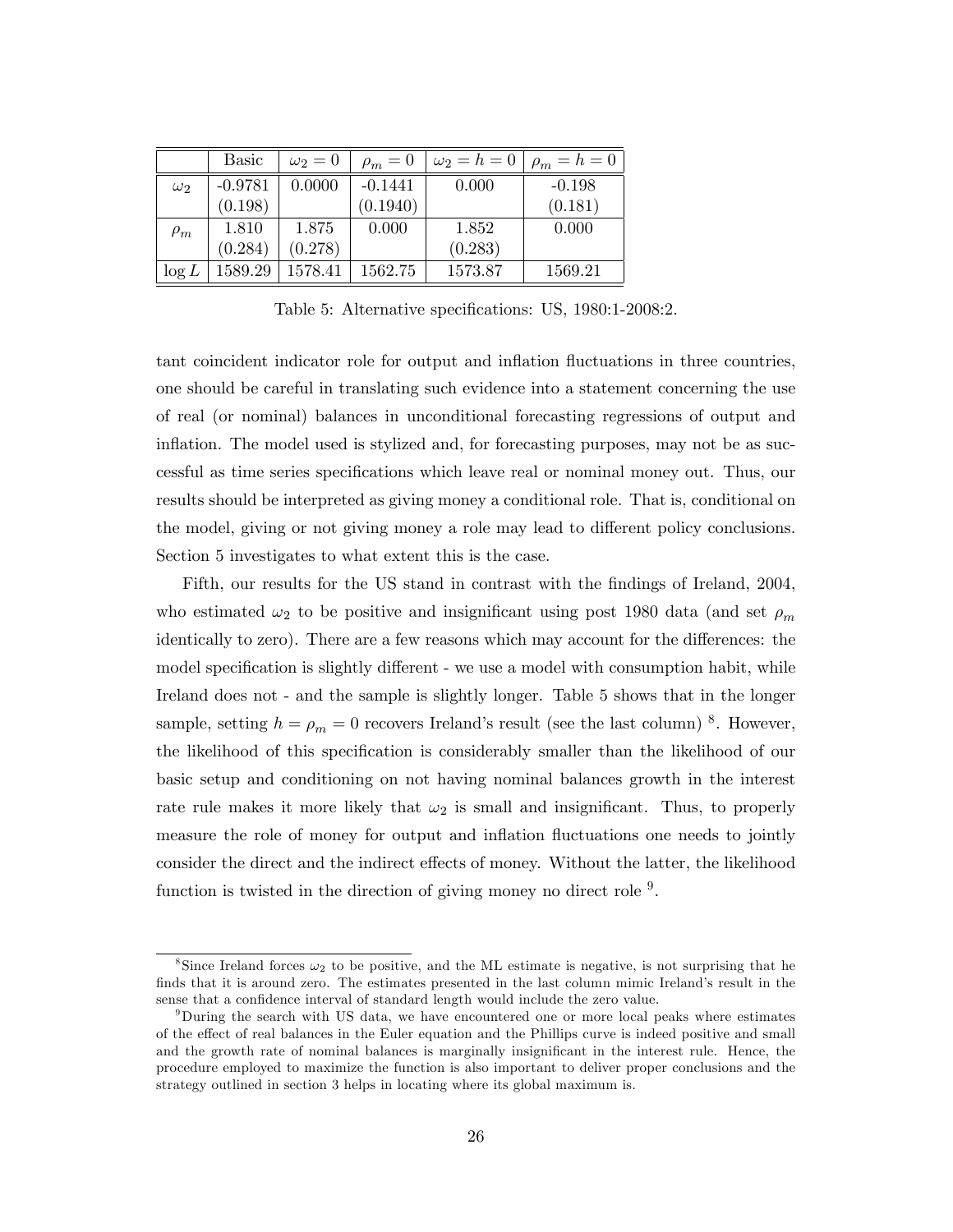#### 4.5 Does money stand-in for something else?

Despite the evidence we have presented in section 4.1, one could still argue that estimates of  $\omega_2$  and  $\rho_m$  are suspect. Is it possible that money truly does not matter, but turns out to be significant because it captures influences omitted from our specification? Could it be possible that the importance of money changes over time because nominal balances proxy for exchange rates, credit, oil or asset prices in certain periods but not in others? To properly answer these questions a much more complicated model ought to be developed and one needs to understand under what conditions real balances may capture effects which are due the potential omission of these factors. Such an investigation is beyond the scope of this paper, but one can guess that a very complex set of circumstances is needed to make nominal balances proxy for certain variables in one sample but not in another one.

Here we are concerned with the much modest task of providing additional information about the role played by real balances in the model when some of these factors are taken into account. Because of data constraints, the analysis is limited to the US for the second sample, but we do not have reasons to believe that the data of other countries or other periods will behave differently.

|            | M <sub>2</sub> | M1        | Currency  | Credit    | SP500    | House Prices | Oil      |
|------------|----------------|-----------|-----------|-----------|----------|--------------|----------|
| $\omega_2$ | $-0.9781$      | $-0.9454$ | $-1.0499$ | $-1.1056$ | 0.3817   | 0.1307       | 0.1986   |
|            | (0.1989)       | (0.2646)  | (0.2976)  | (0.4825)  | (0.3546) | (0.0895)     | (1.5340) |
| $\rho_m$   | 1.8107         | 0.8487    | 1.7138    | 1.1908    | 0.9229   | 2.0508       | 1.8687   |
|            | (0.2816)       | (0.2186)  | (0.2946)  | (0.1874)  | (0.1986) | (0.4496)     | (3.1508) |
| $\log L$   | 1589.93        | 1516.48   | 1456.78   | 1514.66   | 1704.94  | 1869.09      | 1438.36  |

Table 6: Robustness checks, US sample 2. Currency measures the currency component of M2, Credit measures total Consumer Credit Outstanding

We conduct a number of exercises. First, we use M1 or currency in place of M2. If the effects of money are due to demand or time deposits, they should be eliminated when smaller monetary aggregates are used in the estimation. Second, we use total consumer credit outstanding in place of M2. If the outside component of monetary aggregates matters more than the inside component, one should observe significant changes in the estimates. Third, we allow oil to enter the production function, following Nakov and Pescatori, 2009, and assume an exogenous process for the price of oil. The resulting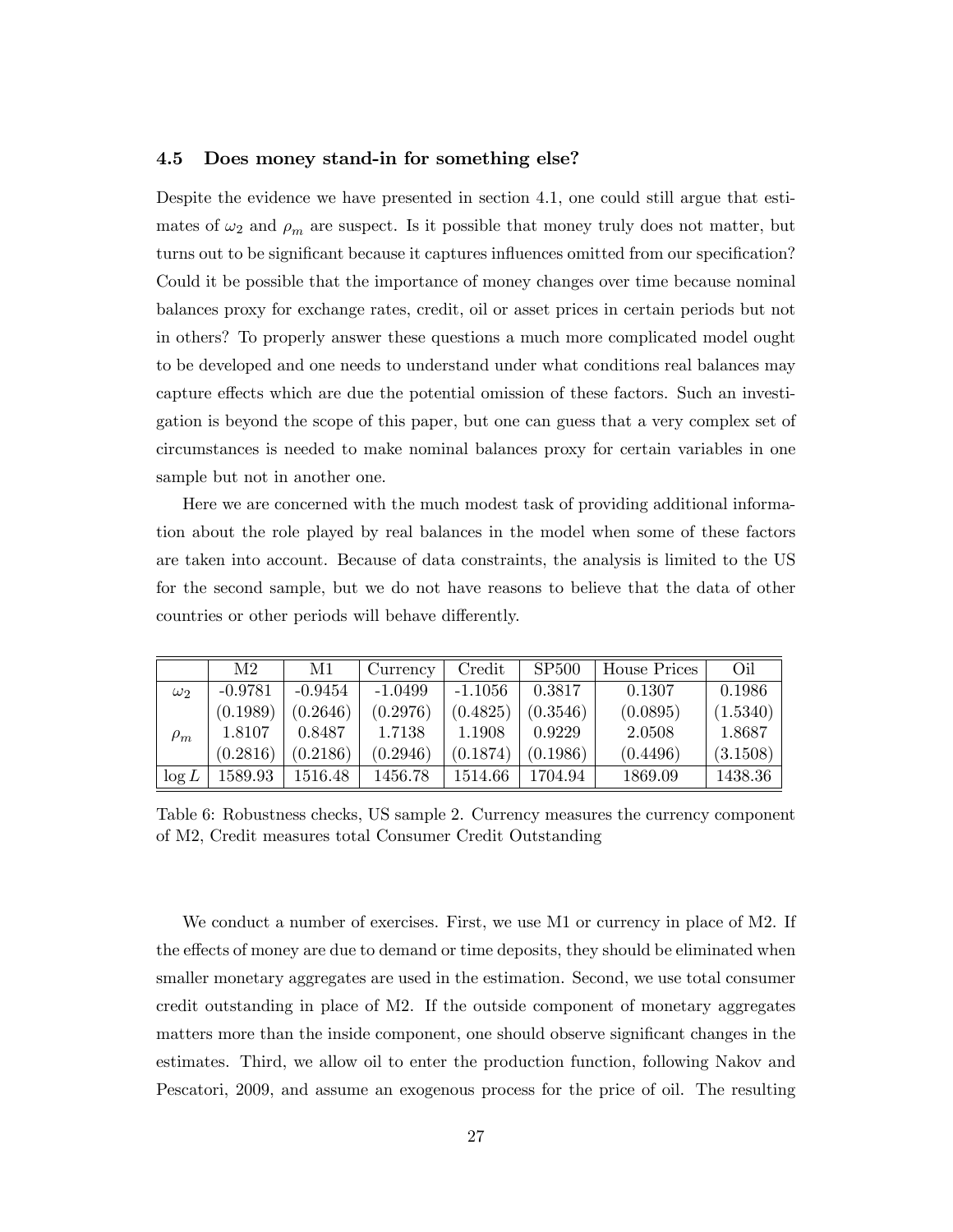specification implies that, in addition to the standard arguments appearing in  $(9)$ , the Phillips curve also depends on the oil price variable (since it is a component of marginal costs). If money stands-in for oil, the significant effects we have found should disappear in this specification. Finally, we add stock price growth or house price growth to the monetary policy rule and close the model assuming an exogenous process for these prices. If nominal money growth proxies for these omitted factors,  $\rho_m$  should become insignificant when these variables are allowed in the specification.

Overall, it appears that money is important for output and inflation fluctuations on its own and not because it proxies for standard omitted suspects. For example, changing the monetary aggregate does not change our conclusions: estimates of  $\omega_2$  and  $\rho_m$  remain significant and the sign of the estimates are unaltered. Similarly, the inside and the outside component of money play a similar role. Results appear to change somewhat when asset prices are added to the policy rule. In this case, point estimates of  $\omega_2$  become positive but are statistically insignificant, while estimates of  $\rho_m$  remain statistically significant and economically important. Thus, it appears that the direct role of money could be alternatively captured by inserting asset prices in the interest rate rule, a result which is again consistent with the idea that asset markets could be segmented. Finally, when we add oil to the model, estimates of both parameters become insignificant. Since other structural parameters, such as the habit coefficient, the output elasticity and the interest semi-elasticity of money demand, also become insignificant, we conjecture that the large swing in oil prices in 2007-2008 combined with a small sample is responsible for this outcome. In fact, when the full sample is used, having or not having oil in the model does not change either the magnitude or the significance of both  $\omega_2$  and  $\rho_m$ .

### 5 The economic relevance of money

The evidence so far collected indicates that money statistically matters. But, is money economically important? In other words, can we safely neglect money when studying domestic business cycles and designing optimal monetary policies?

To study whether the omission of real balances is crucial for understanding certain economic phenomena, we first present responses to the four shocks for the US in the sample 1959-1979, when money is allowed to play a role and when it does not (i.e.  $\omega_2$ and  $\rho_m$  are identically set to zero). This sample/country combination is chosen since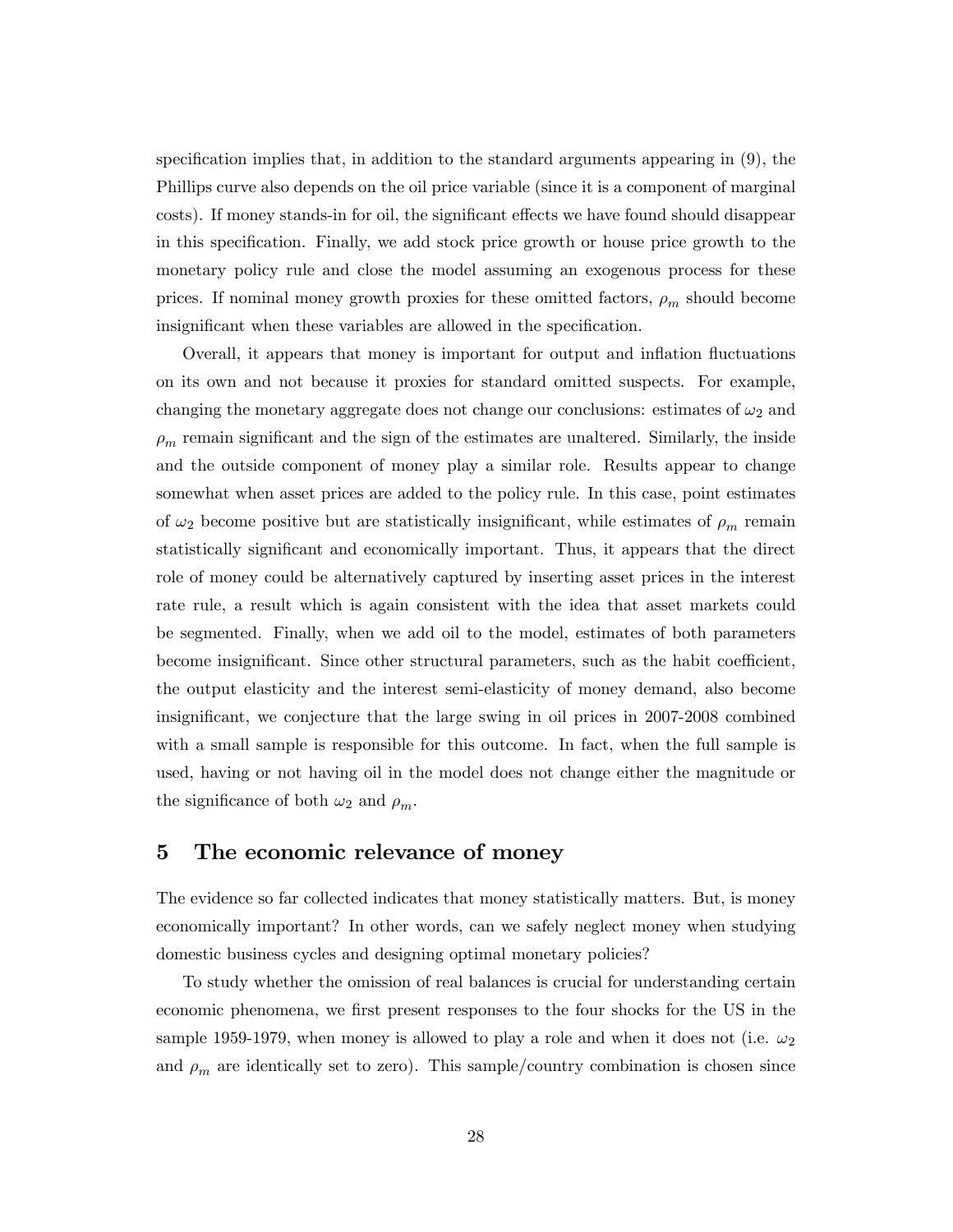

Figure 3: Responses to shocks US, 1959-1979

it could tell us something about the causes of the Great Inflation of the 1970s.

There are important differences in the responses to the shocks in the two specifications. For example, technology shocks have different effects on output and inflation and an interest rate disturbance induces more persistent output and inflation fluctuations in a model with money. Notice that in a model without money, the instantaneous response of output and inflation to technology shocks is perverse (positive technology shocks induce negative output responses and positive inflation responses) because the interest rate instantaneously increases. This suboptimal interest rate response does not seems to be due to monetary policy incorrectly leaning against technological improvements. Rather, it seems to be an omitted variable problem: technology shocks capture, in part, the effects of negative money demand shocks.

In addition, while in response to contractionary interest shocks output falls in both specifications, inflation instantaneously fall when money matters and it is instantaneously unchanged when money does not matter. Hence, a VAR specification where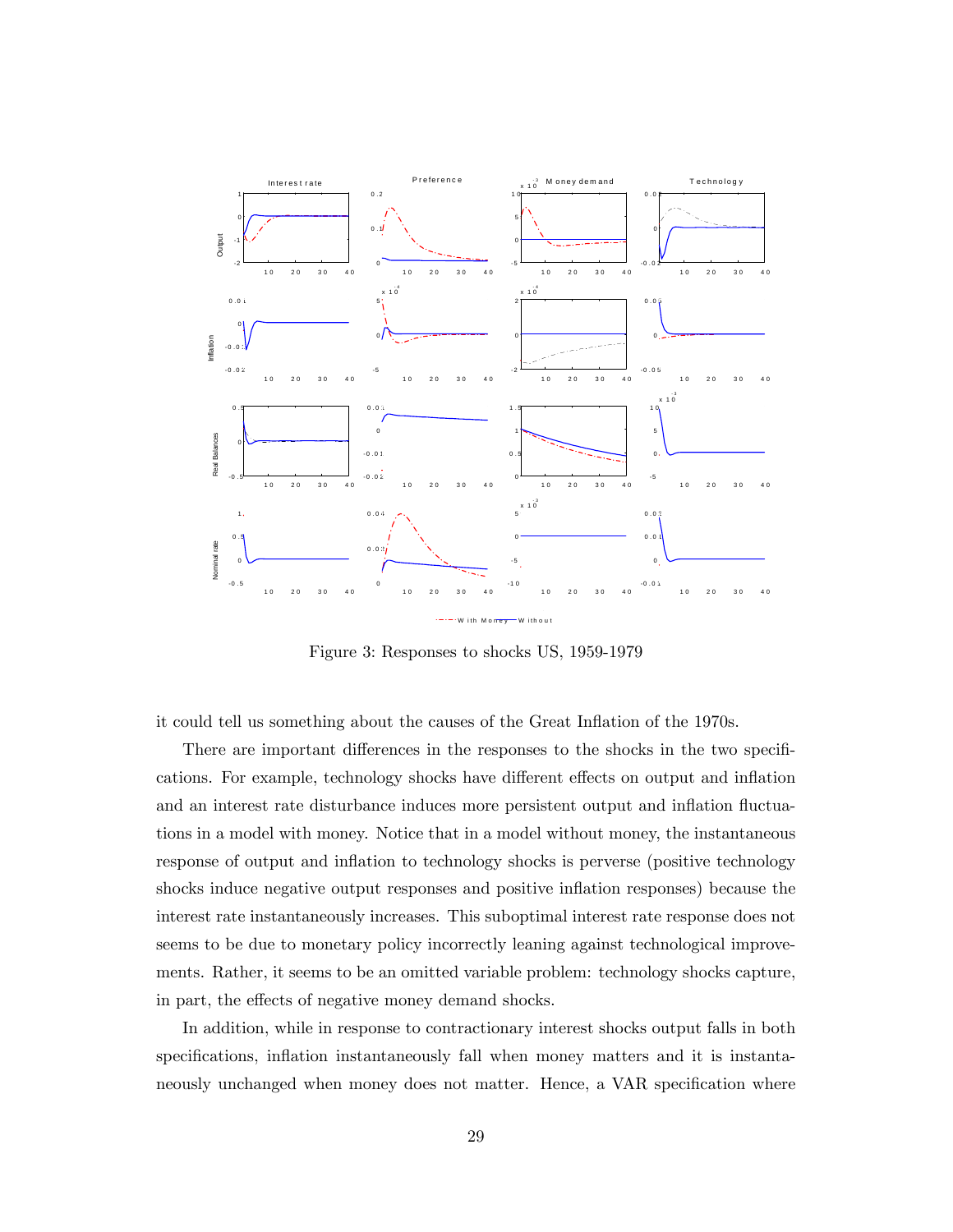interest rate is instantaneously causally prior to inflation is consistent with the evidence obtained in a model without but not with money. Finally, while interest rate shocks do not induce liquidity effects in any specifications (real balances positively comove with the nominal rate), money demand shocks have this feature in a model with money.

Interestingly, one aspect of figure 2 is not affected by the role given to money in the model: inflation in the 1970s is not a monetary phenomena. Technology shocks, in fact, dominate the forecast error variance of inflation at the 5 year horizon in both specifications (they explain 94 percent of the forecast error variance of inflation when money matters and 92 percent when money does not matter). The contribution of both money demand and interest rate shocks is instead negligible.

Distortions in interpreting the evidence are obtained in other instances. For illustration, we consider two. First, we study sources of ináation variability in Japan in the pre-1990 sample. In a model without money, the Öve year ahead forecast error variance of ináation is due primarily to technology shocks (92 percent); in a model with money, money demand shocks have the dominant role (69 percent). Two reasons can account for this difference: the size of the shocks is different in the two specifications; the transmission mechanism of various shocks is altered. The relative variance of technology shocks is indeed different in the two specifications. However, it is the transmission of money demand shocks which is mainly altered: when money is not allowed to matter, money demand shocks have no effect on inflation at any horizon and their effect is spuriously captured by technology and preference shocks.

Second, we have computed a historical decomposition of UK output in the second subsample and examined which factors have contributed most to the recovery following the deep recession of the early 1990s. To do this, the model is estimated with data up to 1992:4 and the sequence of one-step ahead forecast errors is computed for the next 10 years using the Kalman Ölter. These errors are then decomposed into the component attributable to each of the four structural shocks. Figure 4 plots the time path of these forecast errors due to each structural shock, when money has a role (left panel) and when it does not have one (right panel).

Clearly, the two panels interpret the experience differently. The contribution of policy shocks is roughly unchanged in the two specifications, but in a model without money, the contribution of technology and money demand shocks is negligible over the entire forecasting horizon. Hence, the model without money makes the predictable component of output absorb the contribution of these shocks; that is, researchers would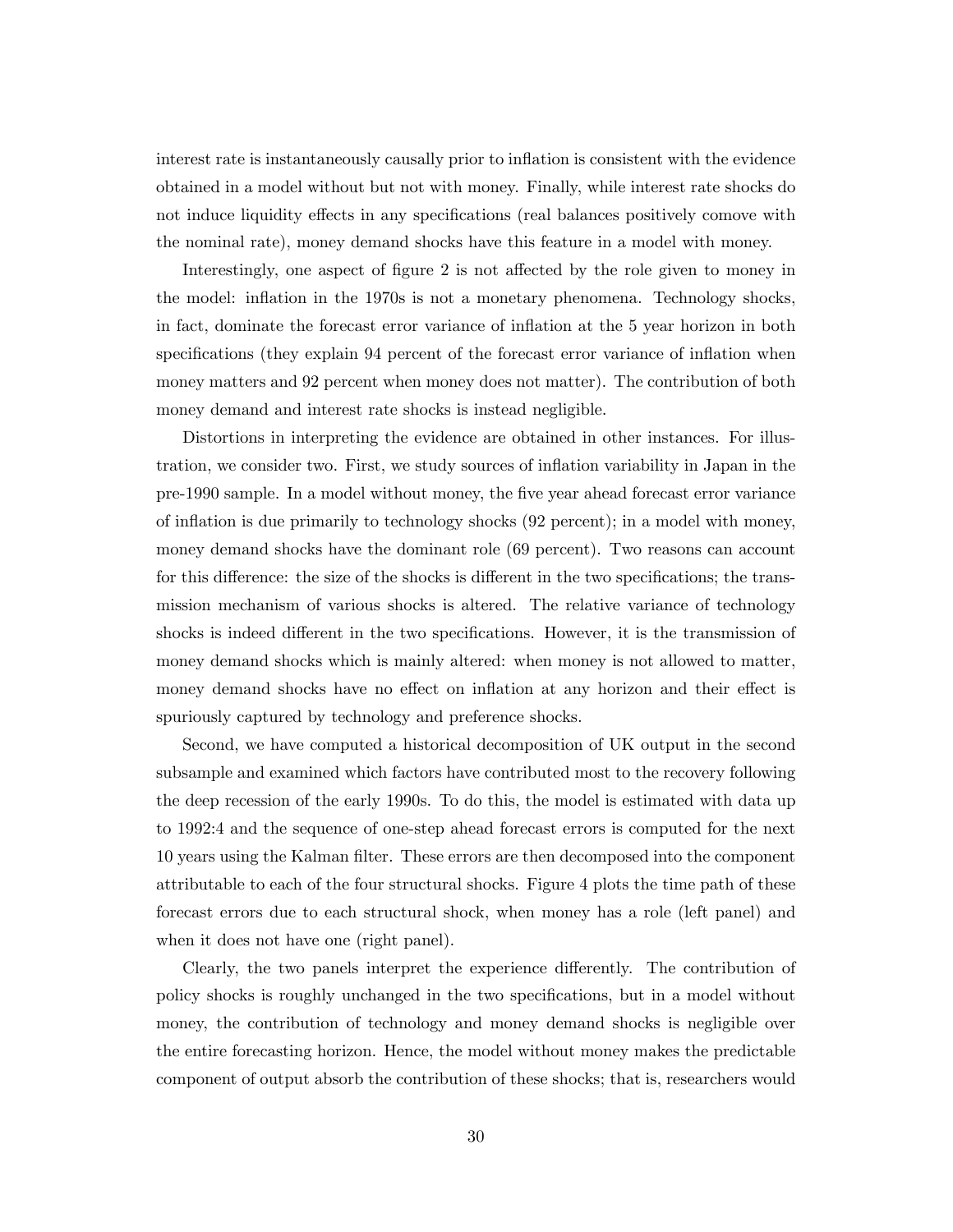

Figure 4: One step ahead historical decomposition of UK output

infer that most of the post 1992 output recovery in the UK was predictable. Including money in the model instead tell us that unexpected variations play a larger role and that technology and interest rate shocks almost equally contribute to the output recovery in the first 3-4 years of the sample.

Finally, we examine to what extent a specification with money is better endowed than the alternative one without money in interpreting the time profile of output and inflation volatility and persistence observed in the US over the last 40 years. As mentioned in section 2, variations over time in  $\omega_2$  and  $\rho_m$  do affect these moments. Here we study whether the interpretation of the episode is also different.

When analyzing how certain features of the model affect important functions of the data, it is typical to conduct counterfactuals where, for example, part of the parameters are changed and others are kept Öxed at some values. Such a procedure is clearly inappropriate when parameters are jointly estimated with system-wide methods. There is in fact a correlation structure among estimates and if some parameters are changed, the remaining parameters must be adjusted using the estimated covariance matrix. Furthermore, the alternative values that are selected may be "unreasonable" or highly unlikely from the point of view of the sample under consideration, making the results difficult to interpret. Both of these problems are absent if one compares, as we do here,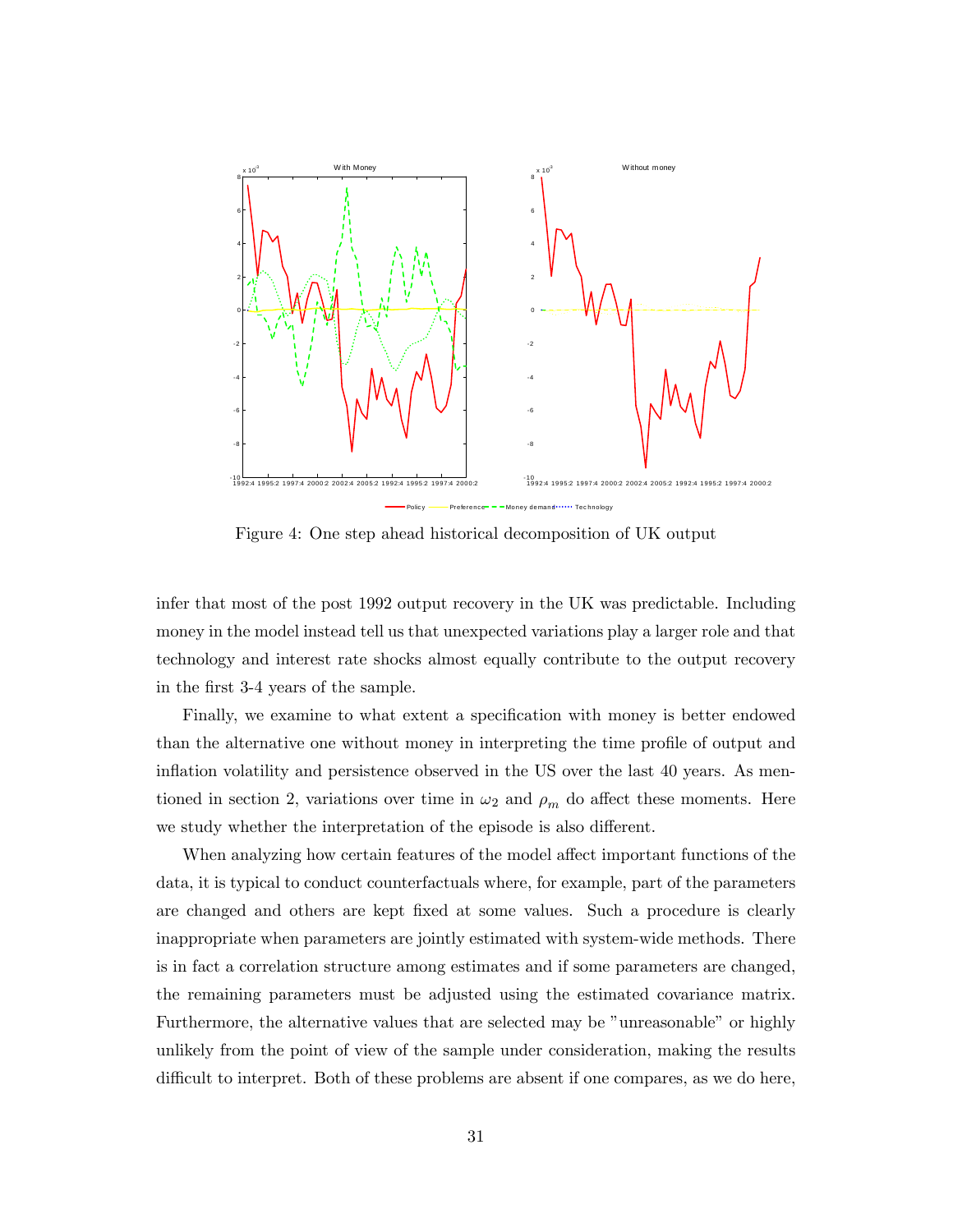|                       |       | With Money                        | Without Money           |      |  |
|-----------------------|-------|-----------------------------------|-------------------------|------|--|
|                       |       | Sample $1 \vert$ Sample $2 \vert$ | Sample $1  $ Sample $2$ |      |  |
| Output volatility     | 21.84 | 8.14                              | 3.73                    | 3.21 |  |
| Inflation volatility  | 1.21  | 0.68                              | 0.37                    | 0.56 |  |
| Inflation persistence | 0.99  | 0.72                              | 0.71                    | 0.78 |  |

Table 7: Volatility is measured by the standard deviation of the variables computed using the solution of the model at the parameter estimates. Sample 1 goes from 1959:1 to 1979:4 and sample 2 from 1980:1-2008:2.

a specification where all parameters are unrestrictedly estimated with another where  $\omega_2$  and  $\rho_m$  are both set to zero and the remaining parameters free to adjust.

Table 7 indicates that the model with money captures both the decline in the volatility of output and inflation and in the persistence of inflation across the two subsamples. Apart from changes in  $\omega_2$  and  $\rho_m$ , the parameters that change most across subsamples are  $\psi$ , which increases from 0.0009 to 2.03; h which falls from 0.88 to 0.14;  $\rho_{\pi}$  which increases from 2.15 to 6.07; and the standard deviation of the technology shock which falls from 0.49 to 0.02. Hence, the so-called Great Moderation episode is due to a number of reasons: the parameters regulating private sector decisions change, the parameters of the interest rate rule are altered and the variability of at least one shock falls. The model without money produces a fall in output volatility across subsamples, but fails to capture the reduction in the volatility and the persistence of ináation. Here the only parameters significantly changing in the two samples are the interest rate smoothness parameter  $\rho_r$  and the inflation coefficient  $\rho_{\pi}$ , both of which increase. Thus, giving money a role allows the model to fit the time variations in the moments of the inflation process better.

### 6 Conclusions

The role that money has in shaping business cycles is a crucial but insufficiently investigated issue within the class of models nowadays used in academic discussions and policy analyses. To Öll the gap, this paper investigates a number of questions using a small scale model where money plays a somewhat reduced form role and its parameters estimated by maximum likelihood.

Our results bring new light in several dimensions. We show that money is statistically important for domestic áuctuations in output and ináation. Depending on the country and the time period, money may matter directly, by affecting Euler equation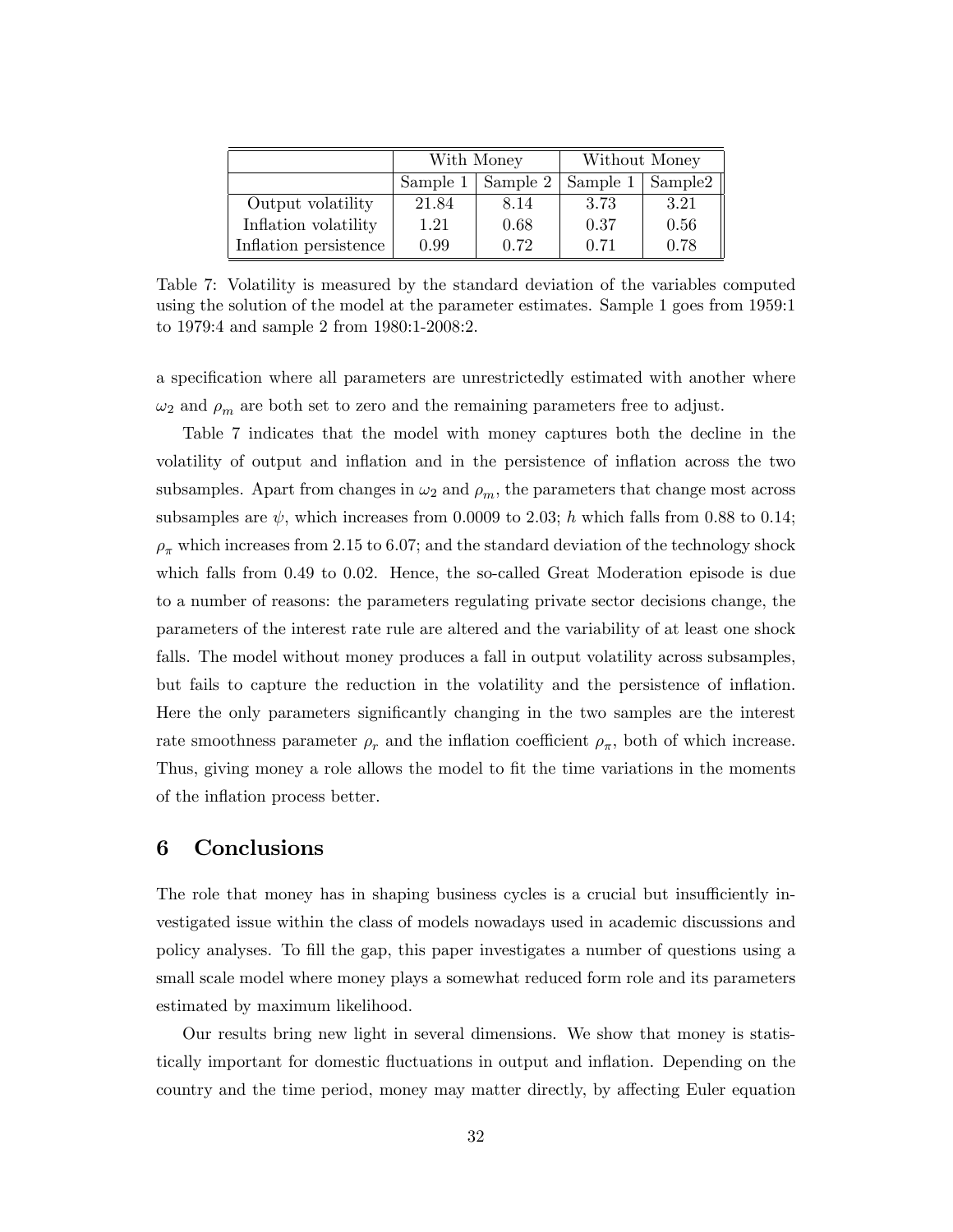and the Phillips curve, indirectly, by influencing the determination of nominal interest rate, or both. We document that the role of money is changing over time, both in the sense that estimates change magnitude and significance and that different channels become important. Since money does not stand-in for standard omitted suspects and since alternative monetary aggregate give similar conclusions, specification and measurement problems are unlikely to be crucial in delivering results. Overall, our estimates suggest that liquidity premia have limited importance and highlight the presence of time varying wedge between consumption and output. This wedge could be ináuenced by the real money stock, for example, because of asset market segmentation or participation constraints. Our estimates are also consistent with the idea that balance sheet effects, in the form of working capital requirements or direct credit constraints, may affect the determination of marginal costs and the link between marginal costs and the output gap. Finally, we show that the interpretation of the evidence may be distorted when money is not allowed to play a role in the model. Researchers could mistakenly interpret the pattern of impulse responses; erroneously measure the causes of inflation volatility and the reasons for output fluctuations; and they would have hard time to account for the fall in inflation variability and persistence that the US has experienced over the last 40 years if money is excluded from the model.

While our investigation delivers sharp conclusions, more works needs to be done to understand better the role of money in various economies. As we have mentioned, the specification used is consistent with several "structural" interpretations and disentangling them is crucial for policy purposes. Does real balances matter because balance sheet effects are important or because working capital requirements bind? Is asset segmentation a relevant feature of industrialized economies? Furthermore, our evidence is consistent with different channels being important at different point in time. Why this is the case? What kind of institutional changes are necessary to alter the channels through which money matter? Does Önancial market liberalizations, both within and across countries, have anything to do with what we observe? We plan to study these issues in future work.

## References

[1] Alvarez, F., Lucas, R., Weber, W., 2001. Interest rates and ináation. American Economic Review, Papers and Proceedings, 91, 219-225.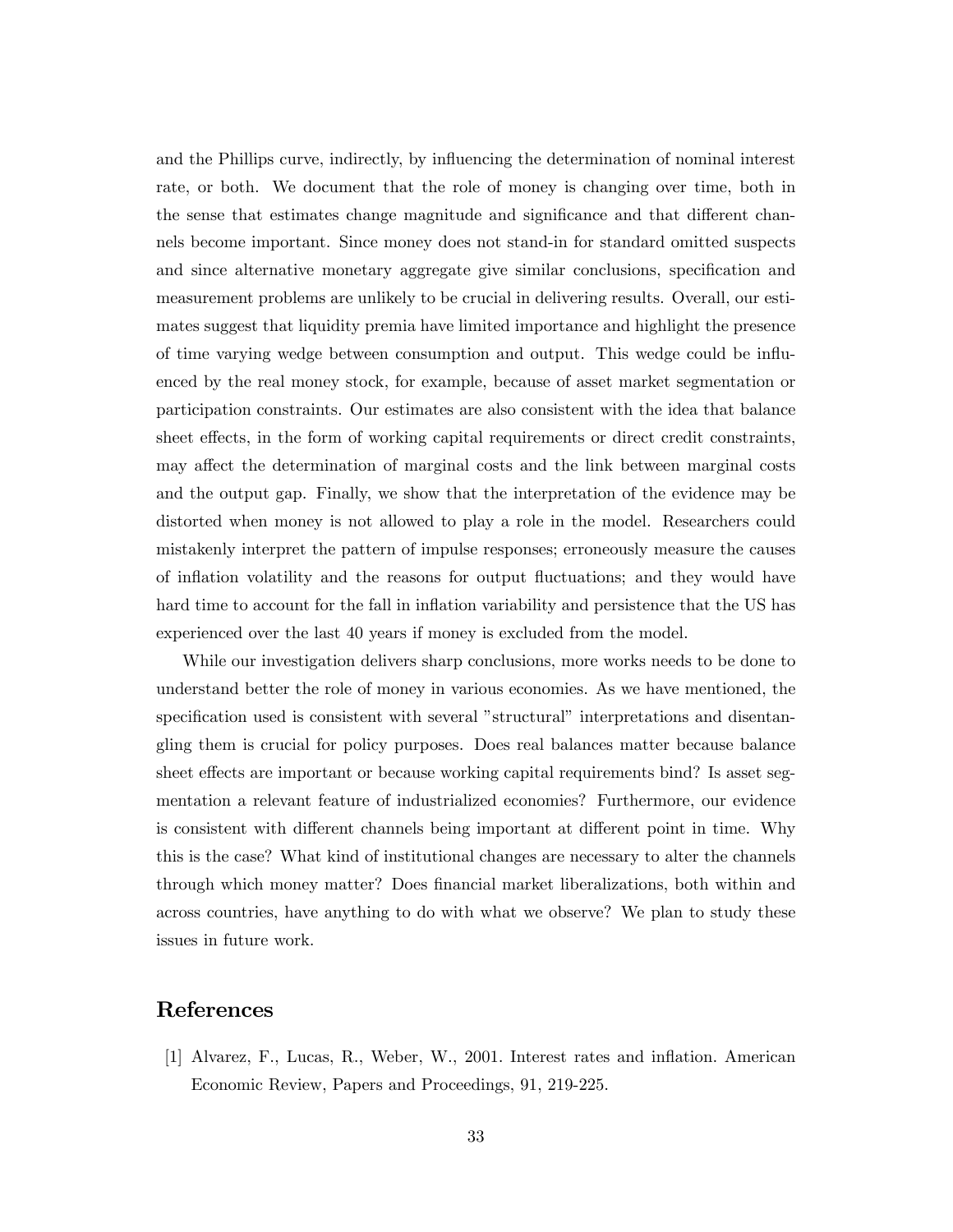- [2] Andres, J., Lopez Salido, D. and Nelson, E., 2009. Money and the natural rate of interest: Structural estimates for the United States and the Euro area. Journal of Economic Dynamics and Control, 33, 758-776.
- [3] Barthelemy, J., Clerc, L. and Marx, M., 2008. A two pillar DSGE monetary policy Model for the Euro Area. Bank of France working paper NER-R 219.
- [4] Benhabib, J., Farmer, R., 2000. The monetary transmission mechanism. Review of Economic Dynamics, 3, 523-550.
- [5] Campbell, J., Herkovitz, Z., 2006. The Role of Collateralized Household Debt In Macroeconomic Stabilization. Federal Reserve Bank of Chicago, manuscript.
- [6] Canova, F., 2007. Methods for Applied Macroeconomic Research, Princeton University Press, Princeton, N.J.
- [7] Canova, F., De Nicolo, G., 2002. Money Matters for Business Cycle Fluctuations in the G7. Journal of Monetary Economics, 49, 1131-1159.
- [8] Canova, F., Gambetti, L., Pappa, E., 2007. The structural dynamics of output growth and ináation: some international evidence. Economic Journal, 117, C167- C191.
- [9] Canova, F., Sala, L., 2009. Back to square one: identification issues in DSGE models. Journal of Monetary Economics, 56, 431-449.
- [10] Canzoneri, M., Cumby, R., Diba, B., Lopez Salido, D. , 2008, Monetary aggregates and liquidity in a NeoWicksellian framework. Journal of Money, Credit and Banking, 40, 1667-1698.
- [11] Chang, Y., Doh, T. Schorfheide, F., 2006, Non-stationary Hours in a DSGE model. Journal of Money, Credit and Banking, 39, 1357-1373.
- [12] Chari, V.V., Kehoe, P. and McGrattan, E., 2002. Can sticky prices generate volatile and persistent real exchange rates. Review of Economic Studies, 69, 533- 563.
- [13] Christiano, L., Eichenbaum, M. and Evans, C., 1999. Monetary policy Shocks: what have we learned and to what end? in J. Taylor and M.Woodford (eds.) , Handbook of Macroeconomics, Elsevier, Amsterdam, 65-148.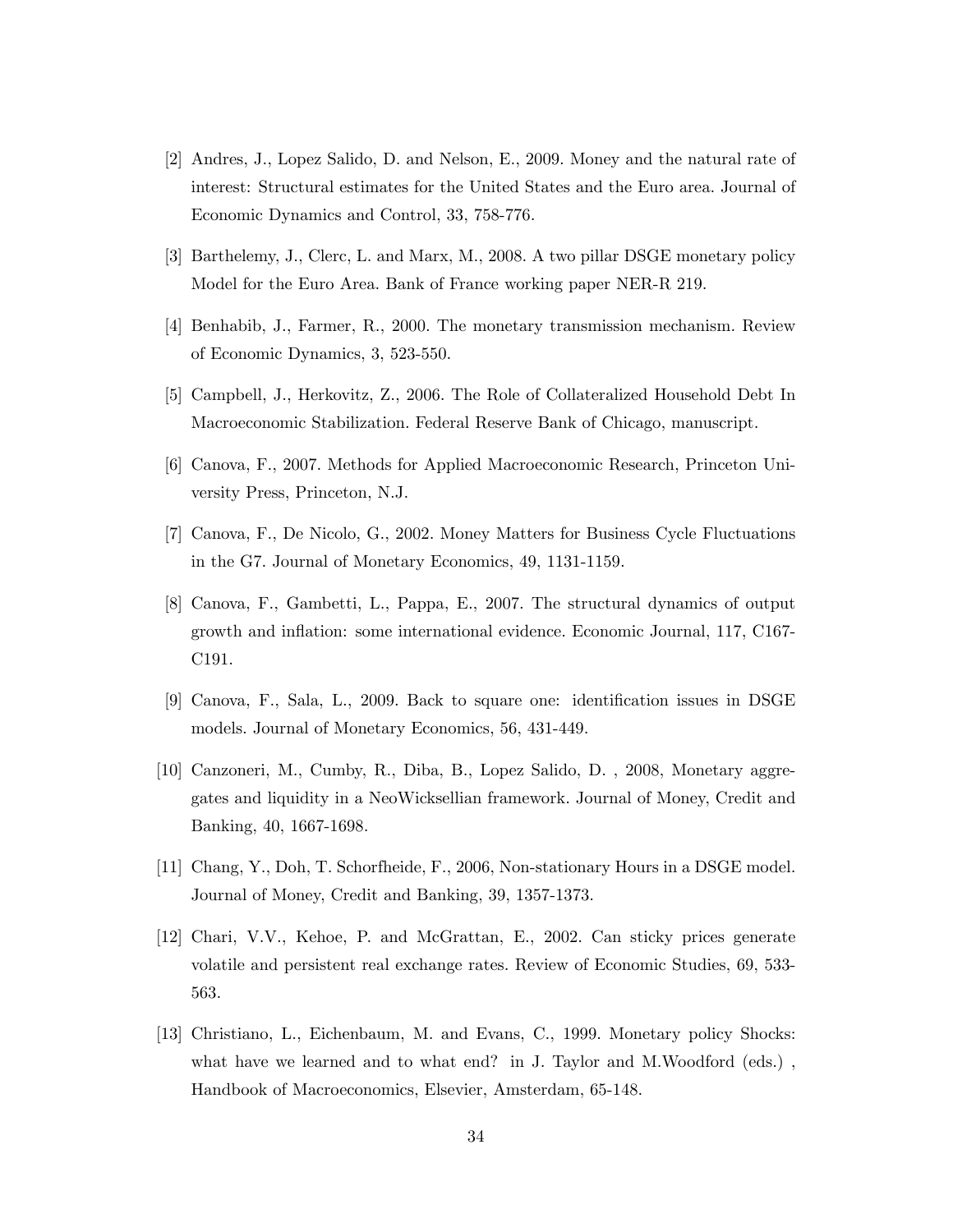- [14] Christiano, L., Motto, M., Rostagno, M., 2006. Shocks, structures or policies? A comparison of the EU and the US, ECB manuscript.
- [15] Clarida, R., Gali, J., Gertler, M. 2000. Monetary Policy Rule and Macroeconomic Stability: Evidence and Some Theory. Quarterly Journal of Economics, CXV, 147-180.
- [16] Favara, and Giordani, P., 2009. Reconsidering the role of money for output, prices and interest rates. Journal of Monetary Economics, 56, 419-430.
- [17] Fernandez Villaverde, J., 2009, The econometrics of DSGE models, CEPR working paper 7157.
- [18] Gordon, D., Leeper E., 1994. The dynamic Impact of monetary policy: an exercise in tentative identification. Journal of Political Economy, 102, 1228-1247.
- [19] Ireland, P., 2004. Moneyís role in the Monetary Business Cycle. Journal of Money, Credit and Banking, 36, 969-983.
- [20] Justiniano, A., Primiceri, G., and Tambalotti, A., 2010. Investment shocks and the Business cycle. Journal of Monetary Economics, 57, 132-145.
- [21] Leeper, E. and Roush, J., 2003. Putting M back in Monetary Policy. Journal of Money, Credit and Banking, 35, 1217-1256.
- [22] Meltzer, A., 2001. The transmission process in Deutsche Bundesbank: The Monetary Transmission Process: Recent Development and Lessons for Europe, Palgrave, New York, 112-130.
- [23] McCallum, B., 2001. Monetary policy analysis in models without money. Federal Reserve Bank of St. Louis, July/ August, 145-160.
- [24] McCallum, B., 2008. How important is money in the conduct of Monetary Policy? A Comment, Journal of Money, Credit and Banking, 40, 1783-1790.
- [25] Nakov, A., Pescatori, A., 2007. Oil and the Great Moderation. Journal of Money Credit and Banking, 42, 1-32.
- [26] Nelson, E., 2002. Direct effects of money base on aggregate demand: theory and evidence. Journal of Monetary Economics, 49, 687-708.